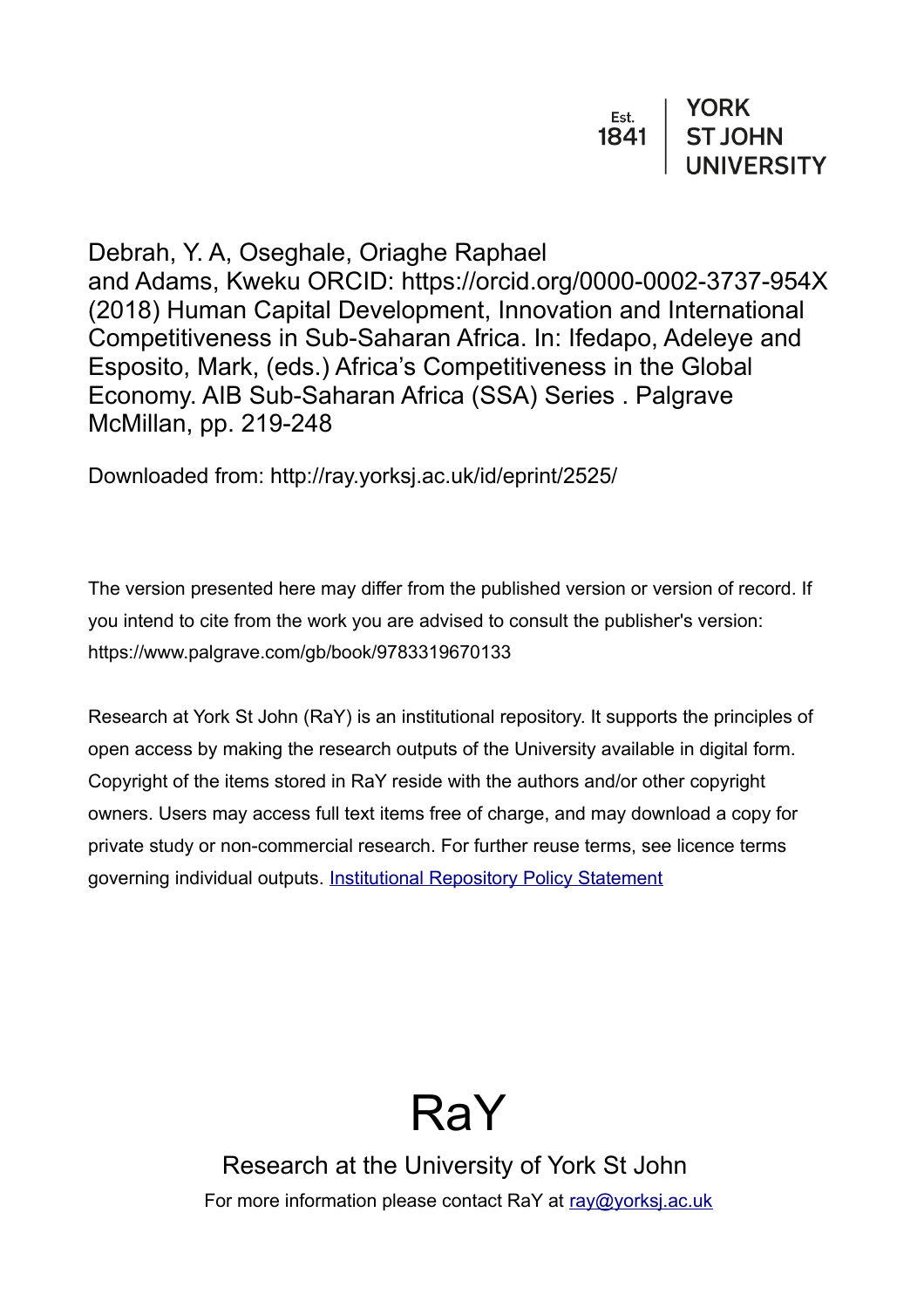Volume III: Africa's Competitiveness in the Global Economy

Editors: Ifedapo Adeleye & Mark Esposito

#### **AIB Sub-Saharan Africa Series I Palgrave Macmillan**

**W:<http://www.palgrave.com/us/series/14762>**

**Title of Chapter:** Human capital, Innovation and International Competitiveness in Sub-Saharan Africa

## *Abstract*

*Scores of studies highlight the significance of human resource development in Africa. However, this study is one of the first that combines human capital development and innovation and its impact on international competitiveness in sub-Saharan Africa (SSA). Thus, many questions about economic and business competitiveness in SSA have remained unanswered. This chapter, therefore, provides insights into how multinational corporations (MNCs) operating in SSA can acquire and develop their human capital to innovate and enhance their international competitiveness and that of the SSA region. The study reveals that Africa's long-term growth prospect hinges on developing their human capital. The sustainability of SSA's competitiveness in the world requires that education and on-the-job training center on the skills most needed in today's global marketplace. Research and practical implications are discussed.* 

## **Introduction**

The end of the natural resource boom in the early part of this decade and the consequent decline in regional economic growth from an average of 5 percent to about 3.3 percent has created many challenges for firms in Sub-Saharan Africa (SSA) (International Monetary Fund, 2016). Organisations in this region as a matter of urgency will need to develop the capabilities required to create and sustain the competitive advantage they need to compete in the everchanging global environment. Thus, they have to improve their processes, capabilities and be in the position to offer quality products and/or services. One crucial source of developing competitive advantage is, therefore, to have employees with knowledge, skills, abilities and other characteristics which is required to be innovative in their work (Czajkowski et al., 2013). Human capital and a firm's ability to come up with innovation are critical for creating and sustaining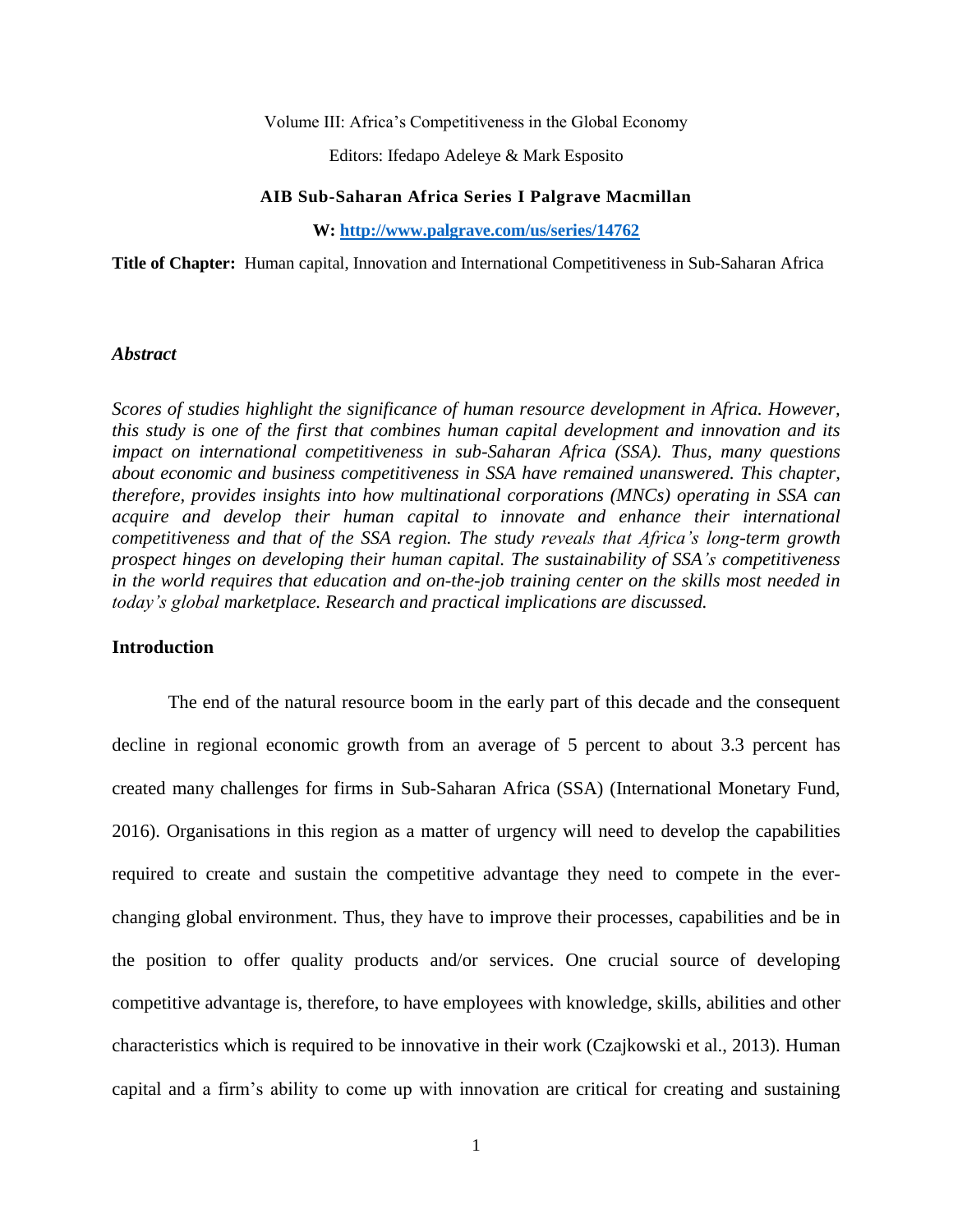competitive advantage (Czajkowski et al., 2013) which, in turn, is vital for a firm's international competitiveness.

According to Porter (1990), Thug (2016) and Thunnissen (2016), outstanding talent is scarce in every nation; hence, it needs to be nurtured. In this regard, organisations need to invest in human capital development activities to enhance their capabilities. This is because developing human capital generally leads to innovation and thus international competitiveness.

Recent global surveys of human resource (HR) managers of MNCs increasingly point to talent shortage as the most important challenge confronting MNCs (Thug, 2016). Interestingly, the problem of skills shortage seems worst in developing and emerging economies where the teeming youthful population is lacking in the skills which employers value (Debrah & Budhwar, 2001; Elegbe, 2010; Horwitz, 2014). Thus, just simply employing and retaining a graduate workforce will not necessarily provide the human capital that firms operating in SSA require to innovate and create competitive advantage in the current global environment (Aryee, Walumbwa, Seidu & Otaye, 2016). In relation to this, Fredriksen & Kagia (2013) indicate that African youths fare much worse in terms of education and training than those of the other regions of the world. The Word Economic Forum's (WEF) Human Capital Index and National Competitiveness scores and rankings further highlights how badly SSA performed in terms of maximising and leveraging their human capital endowment. We argue that this has negatively impacted on SSA's level of global competitiveness. Table 1 presents a comparison of HCI scores of selected African countries in relation to countries from other regions of the world. In view of this trend, we argue that SSA seems to have lost its way towards the harnessing and development of its human capital which will enable them to become internationally competitive and sustain the success of their businesses and economy.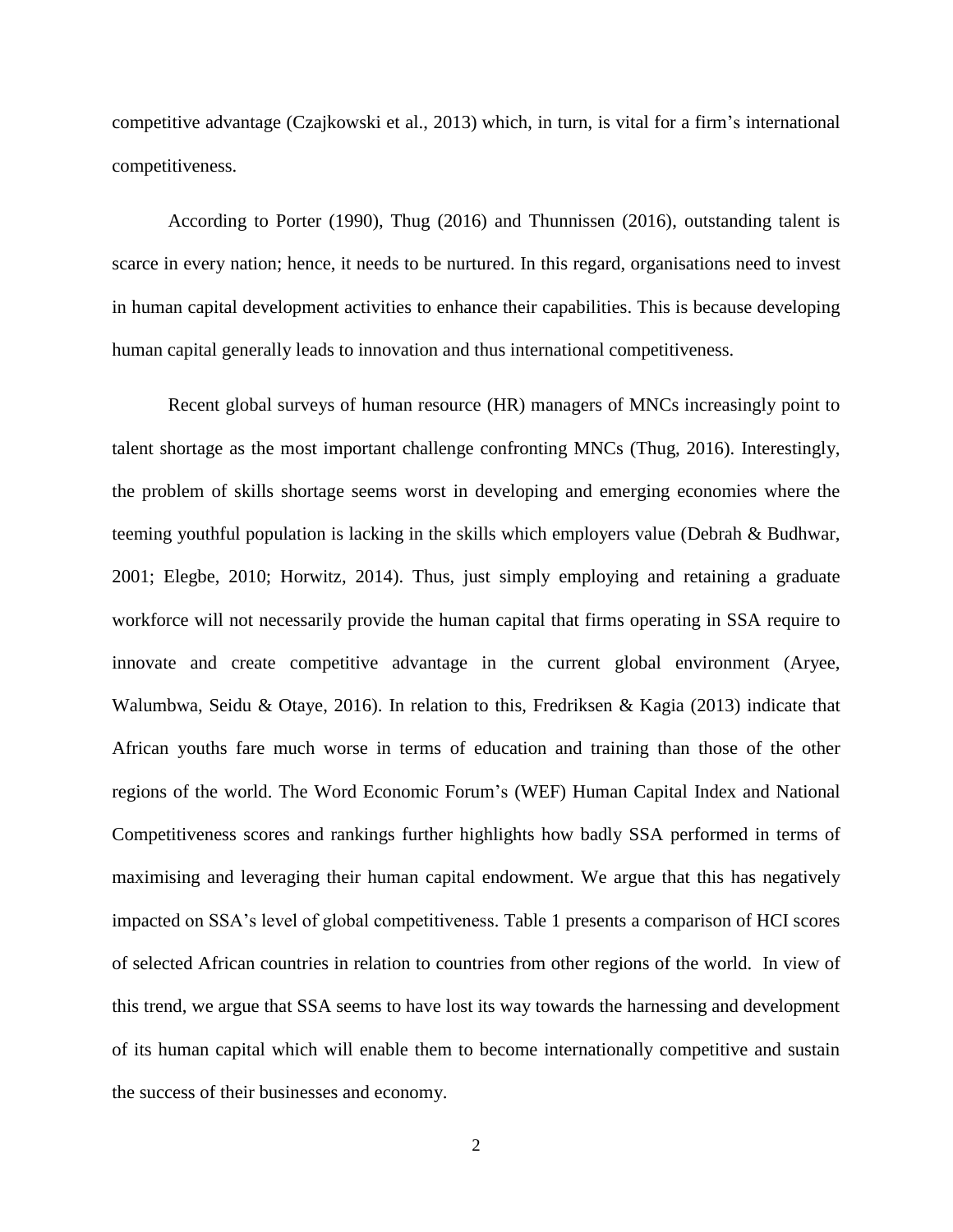## **-------------------------------- Insert table 1 about here ---------------------------------**

The main purpose of this chapter, therefore, is to identify some novel ways through which MNCs (both foreign and domestic) operating in the SSA can develop their human capital to innovate and create the relevant advantage they need to compete in the global marketplace. The chapter focuses on MNCs for two main reasons. First, Miyamoto (2013) argues that MNCs are active providers of education and training in developing countries and are more likely to respond to policy recommendations relating to human capital investment than their local counterparts. Besides, given the increasing number of service and high-technology MNCs in SSA seeking employees with high-level skills, MNCs would be interested in the availability of highly skilled workforce in SSA countries where their mode of production is relatively skilledbiased. Rovai (2005) and Osabutey, Nyuur & Debrah (2015) also maintains that investment in training is even more important for MNCs who often have to grapple with the challenge of workforce localisation in the face of severe shortage of skilled workers in SSA countries. For example, MNCs in the Nigerian oil and gas industry are required by legislation to hire around 75 percent of Nigerians into management and other professional positions after 10 years of being granted the licence to operate (Playfoot, Andrews & Augustus, 2015). To this end, MNCs have more access to training resources as well as the capability to reduce labour turnover by providing attractive compensation packages to keep the employees after the training. Second, the World Development Report (2000) confirms that MNCs have a relatively good record of providing training for their employees working in their subsidiaries compared to domestic firms. As a result, it would be useful to explore how MNCs can strengthen their human resource development activities in the SSA context.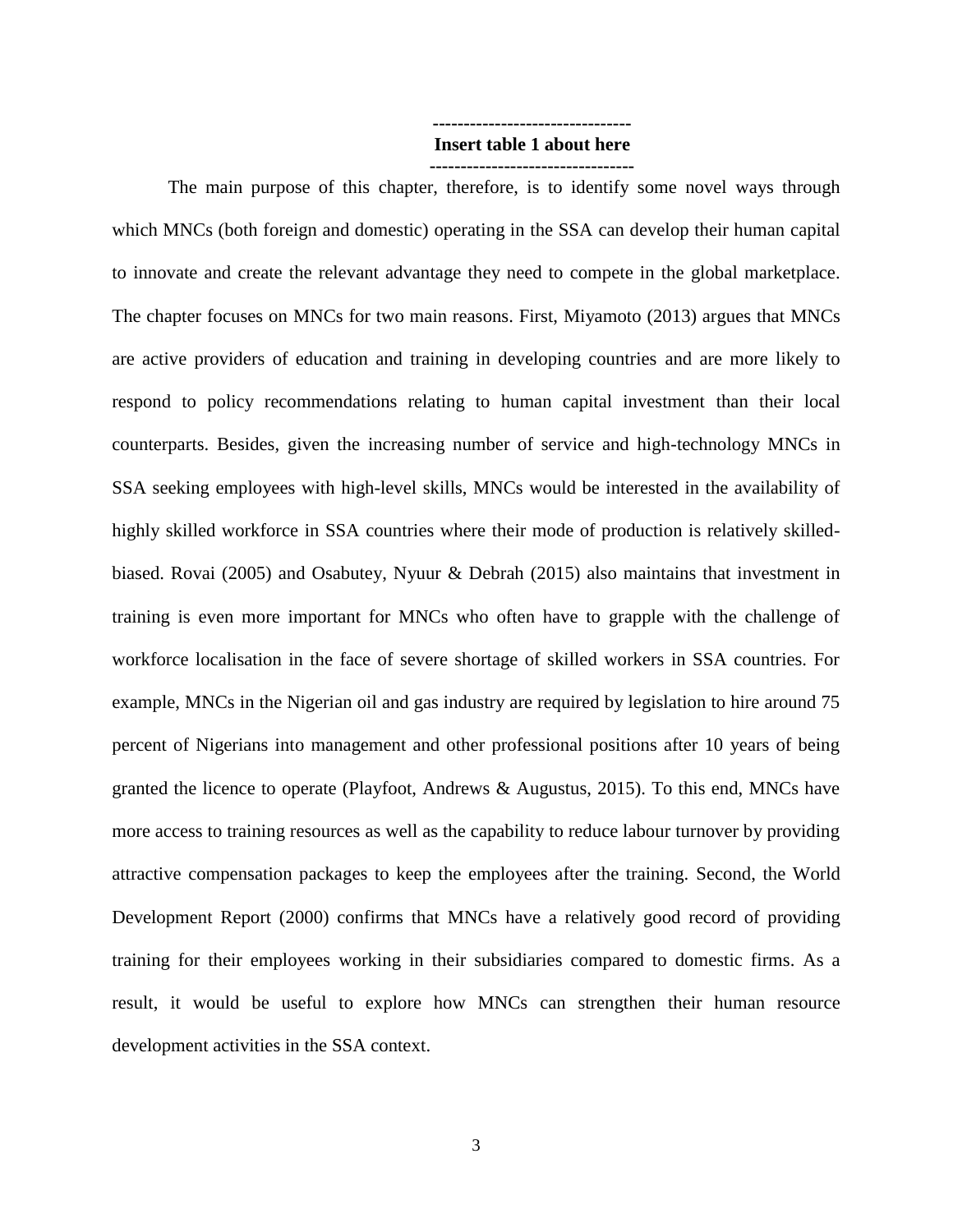The chapter proceeds by examining the concepts and approaches to human capital, the impact of human capital development on innovation and how these factors enhance international competitiveness. The section that follows explores how these factors can enhance the international competitiveness of SSA firms. This is accompanied by the conclusion and implications for future research.

## **The meaning of human capital**

Whilst much scholarly work has been done on human capital, a consensus is yet to be formed on the definition of human capital (Wright, Coff & Moliterno, 2014). Different authors have defined human capital in different ways to suit the focus of their studies. From an individual-level perspective, Coff and Kryscyncki (2011, p.1430) defined human capital as: *"An individual's stock of knowledge, skills and abilities"* Ployhart, Nyberg, Reilly and Maltarich (2014, p. 376) agree with the above definition, but added "other characteristics" to knowledge, skills and abilities as components of human capital i.e. KSAO. In their words: *"Human capital is an individual's KSAOs that are relevant for achieving economic outcomes."* The authors consider human capital as inherent to the individual, and not the physical persons themselves. Emphasis in this context is on the specific components (Wright et al., 2014), i.e. the knowledge, skills, abilities and other characteristics (KSAOs) (Ployhart & Moliterno, 2011), which individuals bring to their workplace as employees (Davenport, 1999). According to Wright, Coff and Moliterno (2014, p. 363), Becker (1962, 1964), Scarbrough and Elias (2002, p. 3) and Wright et al. (2014) these KSAOs are acquired through employee's investment in education prior to employment and this is further developed in the workplace through professional training. According to this perspective, knowledge represents the factual information relevant for performing a specific job responsibility (Nyberg, Moliterno, Hale Jr., & Lepak., 2014; Ployhart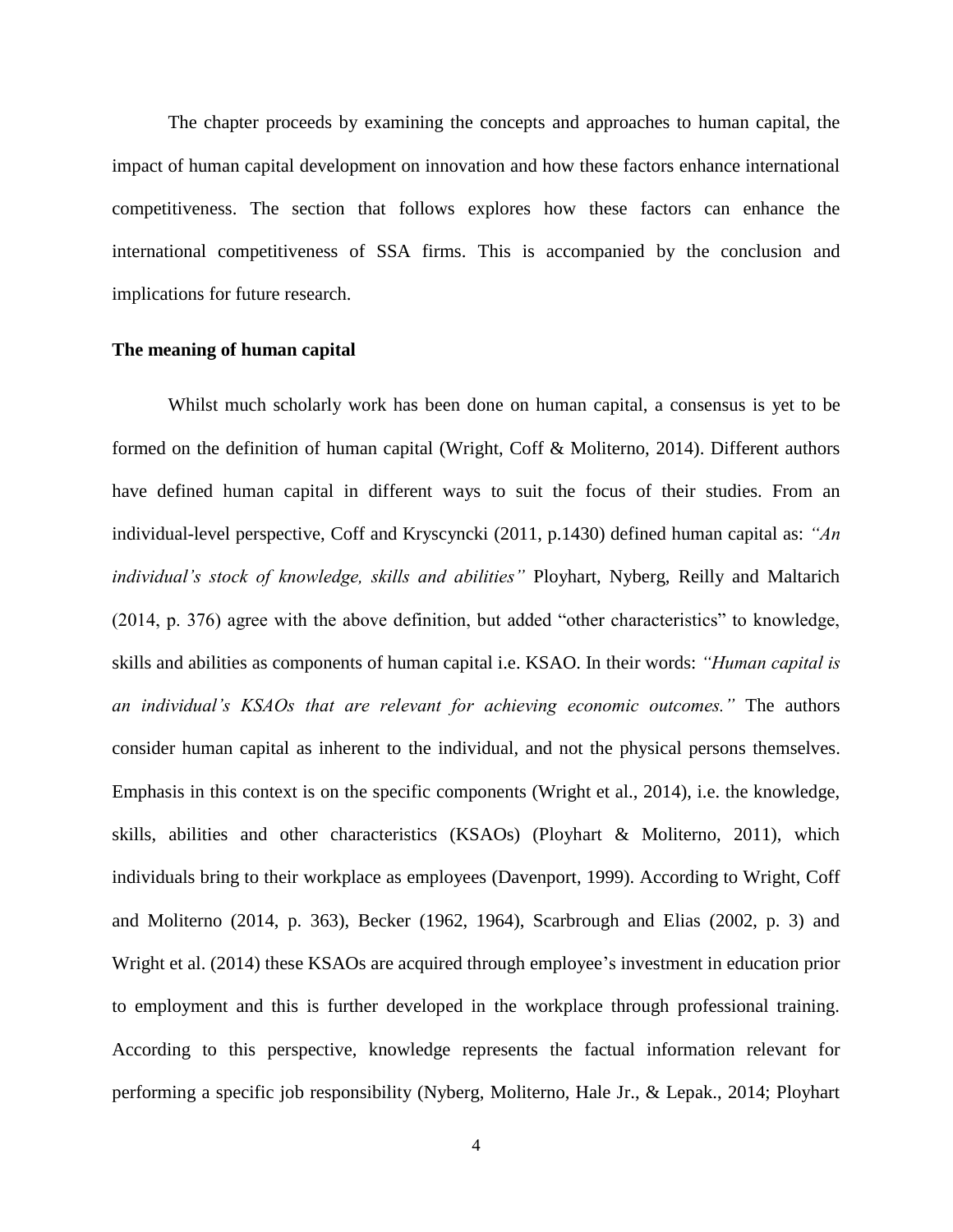et al., 2014) and serves as the foundation upon which skills and abilities are developed (Nyberg et al., 2014; Ployhart et al., 2014). Skills refer to the individual capabilities and proficiencies required to carry out specific job (Nyberg et al., 2014, Ployhart et al., 2014). Ability refers to a more enduring capability that is usually cognitive and needed by individuals in order to perform their specific job responsibilities (Nyberg et al., 2014). Finally, "other characteristics" often refer to attributes and personality traits that affect an individual's ability to perform a specific job (Nyberg et al., 2014). Studies in this context have linked KSAOs to individual performance in the organisation (Ployhart et al., 2014).

In contrast to the above view, some studies have also defined human capital as a firm level resource (i.e. Huselid, Jackson & Schuler, 1997; Somaya, Williamson & Lorinkova, 2008). From this perspective, Huselid et al. (1997, p. 171) defined human capital broadly as: *"Employees' collective knowledge, skills and abilities".* Similarly, Somaya et al. (2008, p. 936) confirmed this definition specifying that human capital is: *"The cumulative knowledge, skills, talent, and know-how of the firm's employees".* In this context, human capital refers to a firm level resource, something that is held by the firm i.e. the aggregate of knowledge, skills, abilities, and other characteristics held by the firm that is linked to firm-level performance (Nyberg et al., 2014; Ployhart & Moliterno, 2011). The emphasis here is on the firm and not the individual employees. Therefore, when a talented employee leaves his/her employer to join a new firm, such a move may decrease the human capital stock of the initial organisation (Somaya et al., 2008).

Although, human capital is also conceptualised as a firm level resource, it is created from individual human capital (Ployhart & Moliterno, 2011). In this vein, Ployhart and Moliterno (2011), maintains that human capital is an aggregate of the KSAOs held by the unit, but created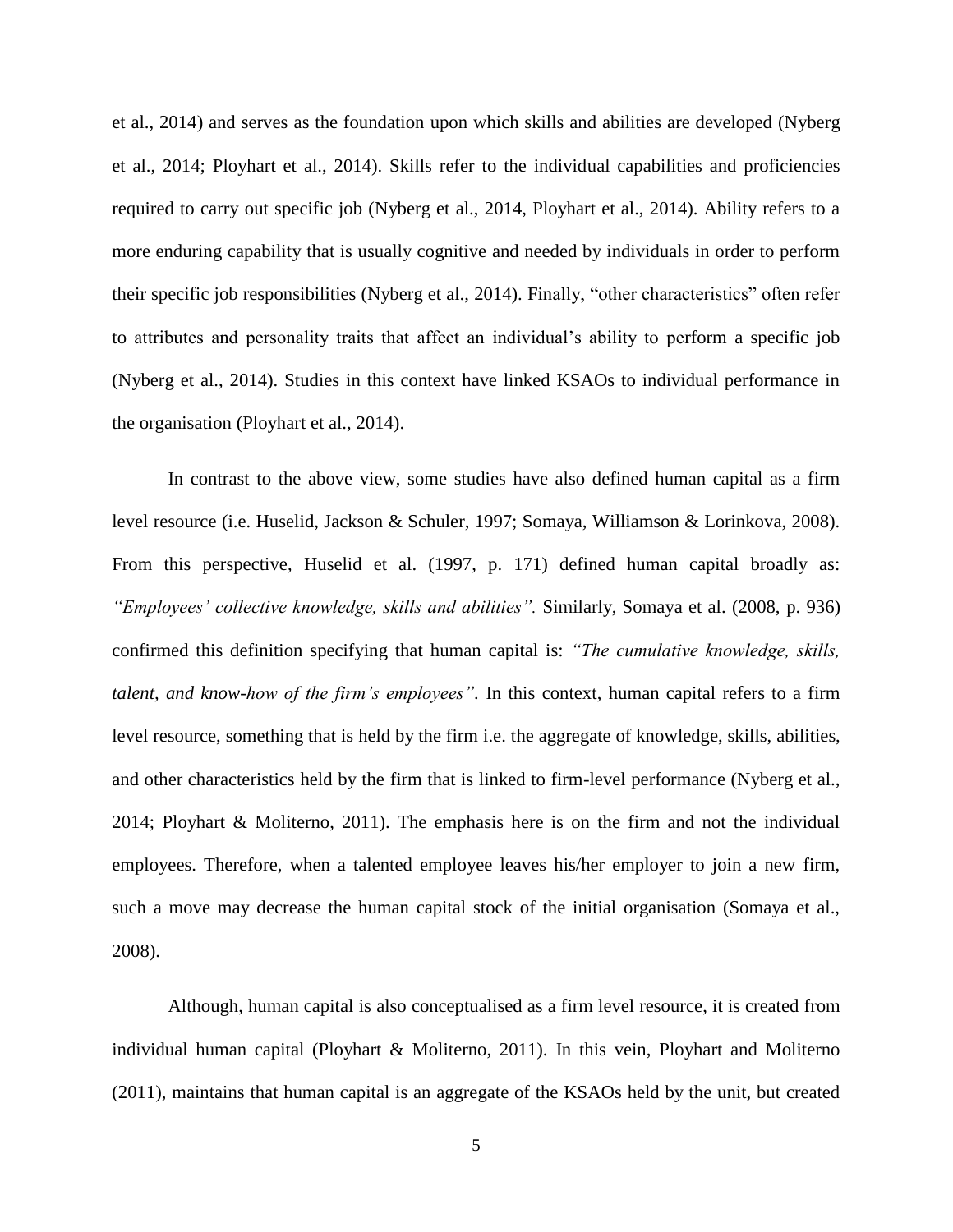from the KSAOs of individual employees within the unit. In this regard, the focus of the unitlevel construct is on 'people' and how they act and interact with each other to produce a unit level result (Ployhart et al., 2014). However, unit-level result originates from the KSAO's of individual employees. Ployhart and Moliterno (2011), therefore, described how unit-level resources are created from individual level KSAOs. They explain that task complexity and emergence enabling states (i.e. affect, behaviour, and cognition) interrelate for unit level human capital to emerge from individual KSAOs. In another study, Ployhart et al. (2014) and Nyberg et al. (2014) introduced another dimension to the unit-level resource analysis postulating that anything beyond human capital at the individual level should be classified as '*human capital resource*'. In this vein, Ployhart et al. (2014, p. 374) extends the argument by defining human capital resource as: *"individual or unit-level capacities based on individual KSAOs that are accessible for unit relevant purpose."* From this standpoint, human capital resources differ from human capital in the sense that human capital resources exist as a specific unit feature and contribute to the attainment of a unit's goal.

The definition of human capital by Ployhart, Nyberg, Reilly and Maltarich (2014, p. 376) is more in line with the focus of this study and has been adopted. Thus, *"human capital is an individual's KSAOs that are relevant for achieving economic outcomes."*

The advantages of this definition are clear. First, it enables us to think of how firms can develop highly skilled and knowledgeable employees who can utilise their knowledge and skills to achieve greater productivity for both their employers and the societies where they live. Besides, human capital is considered not only at the firm level but also at the societal level. Second, individual level perspective is based on expert opinion which suggests that anything beyond human capital at the individual level is human capital resource (Nyberg et al., 2014;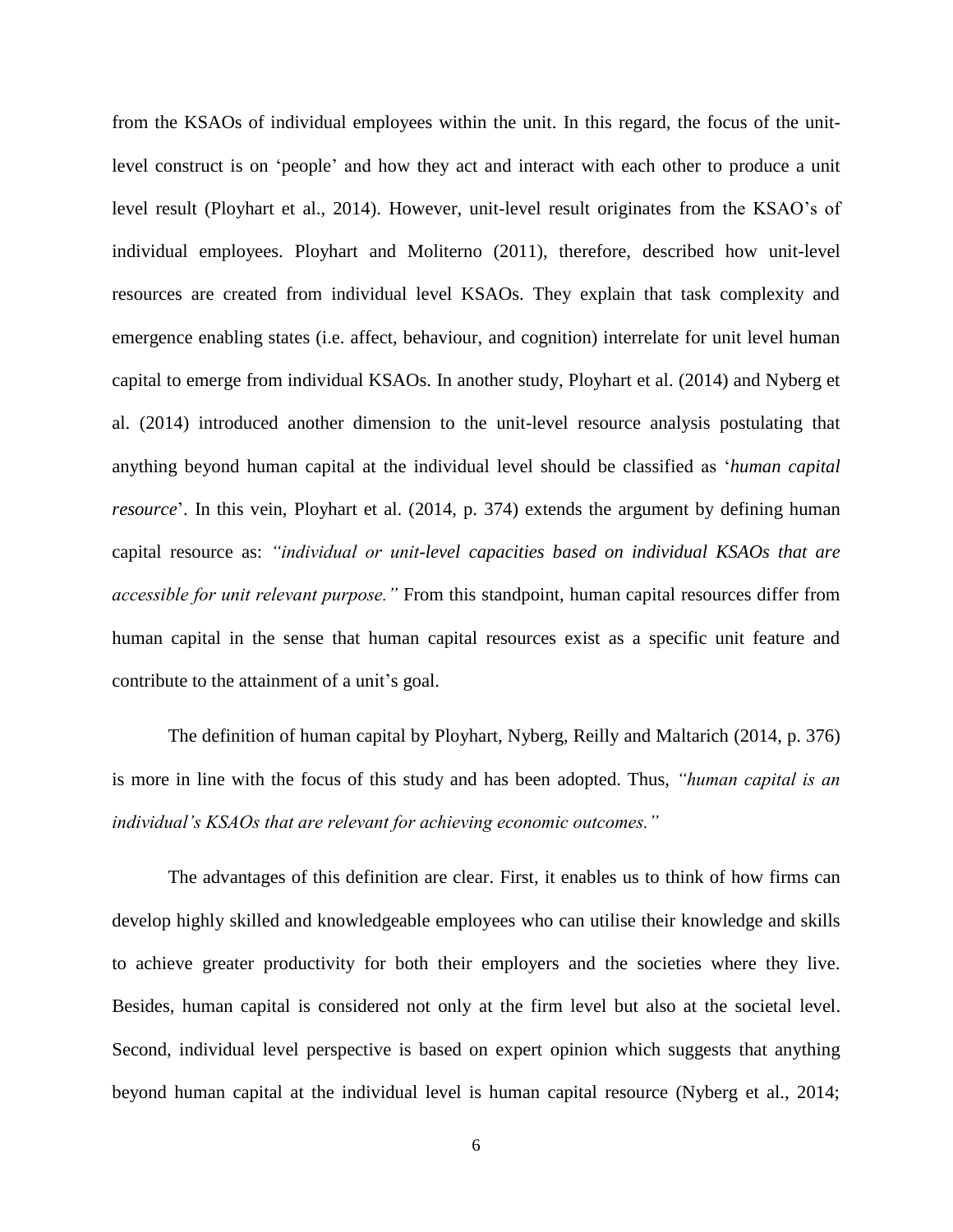Ployhart et al., 2014). Moreover, the real owner of human capital is not the firm but the employees themselves who tend to take their human capital with them when they leave the firm (Santos-Rodrigues et al., 2012). The next section focuses on the relevant approaches needed to develop human capital resource.

## **Approaches to human capital development**

The extant theories suggest that there are two major approaches to human capital, namely education and on-the-job training. Scores of studies argue that education and training are a useful investment for developing human capital (Budhwar and Debrah, 2004; Baron & Armstrong, 2007; Becker, 1962, 1964, 1975, 2009; Bouchard, 2006; Schultz, 1961). Moreover, the role of human capital in enhancing company performance and growth by extension, determines the competitiveness of firms. Thus, organisations seeking to create and sustain the competitive advantage required to compete in the present business environment will need to emphasise employee capability development (Santos-Rodrigues, Figueroa & Jardon, 2010). This is particularly true as the important elements of the present competition among organisations are people, their knowledge and creativity in terms of their ability to convert resources into innovation (Czajkowski, Kowalski, Michorowska & Weresa, 2013). Therefore, organisations generally require investment in the training (and education) of their employees' to be able to innovate and create the competitive advantage they need in today's highly competitive global market.

## **Education**

Several studies have shown that formal education is very relevant for the development of specialised knowledge and abilities in people (Becker, 2009). Levels of education in the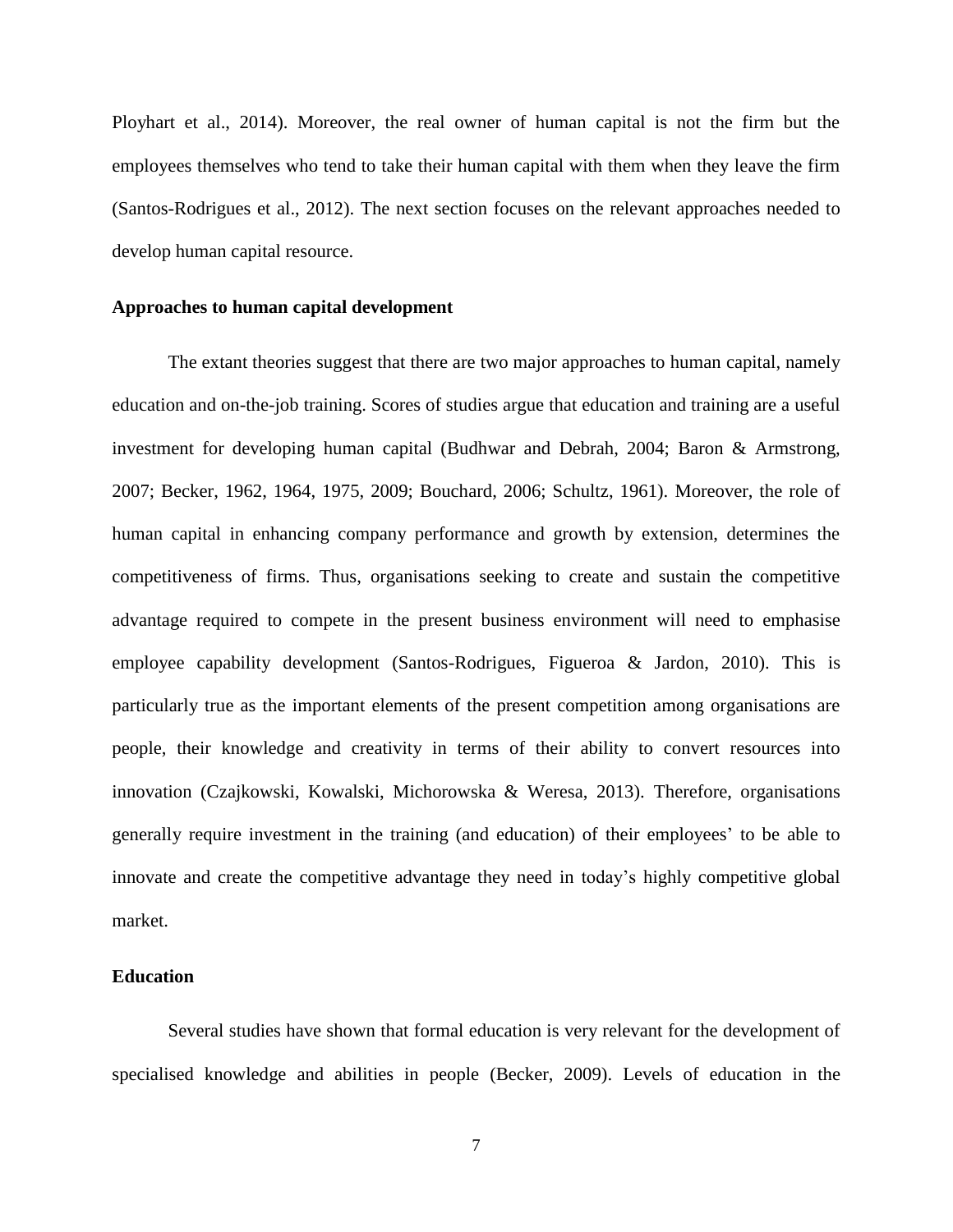literature on human capital include education at primary, secondary, college and higher education (Schultz, 1971, p. 79; Sweetland, 1996). Universities (and colleges) are the quintessential repositories of human capital (Brymer, Molloy & Gilbert, 2014). Accordingly, it is during university (and college) education that people acquire the relevant 'capital' that they can rent out to employers in exchange for good wages (Becker, 1964).

Although education is useful in the development of human capital, some human capital analysts suggest that traditional approaches to education (i.e. university education) no longer fit the demands of the present time (Bouchard, 2006; McCracken et al., 2015). This means that some young graduates may complete their university education without developing the required competencies that employers desire in their employees. The issue focuses on the quality of education which universities provide for their undergraduate students (Becker, 2009; Dore, 1976). Becker (2009, p. 20) and McCracken et al. (2015), for example, observed that some graduates are not well prepared for employment when they complete universities. Many recent graduates are lacking the soft skills that employers need in their employees (McCracken et al., 2015; Schultz, 2008). In the field of business and management, for example, commentators argue that much of the present management curricula in universities only provide limited opportunities for management students to learn about management practice and become competent in the behavioural skills essential for good management (Paglis, 2013). As mentioned earlier, the problem of skills mismatch of graduates is said, however, to be more acute in developing countries of Africa and other emerging countries (Elegbe, 2010; Ibeh & Debrah, 2011). The reason for this is that education in SSA is mainly theory based and there is limited emphasis on teaching critical thinking skills, interpersonal skills and practical experience in terms of team working (Dore, 1976; Elegbe, 2010; Farrell & Grant, 2005; *Economist*, 2008). Part of these soft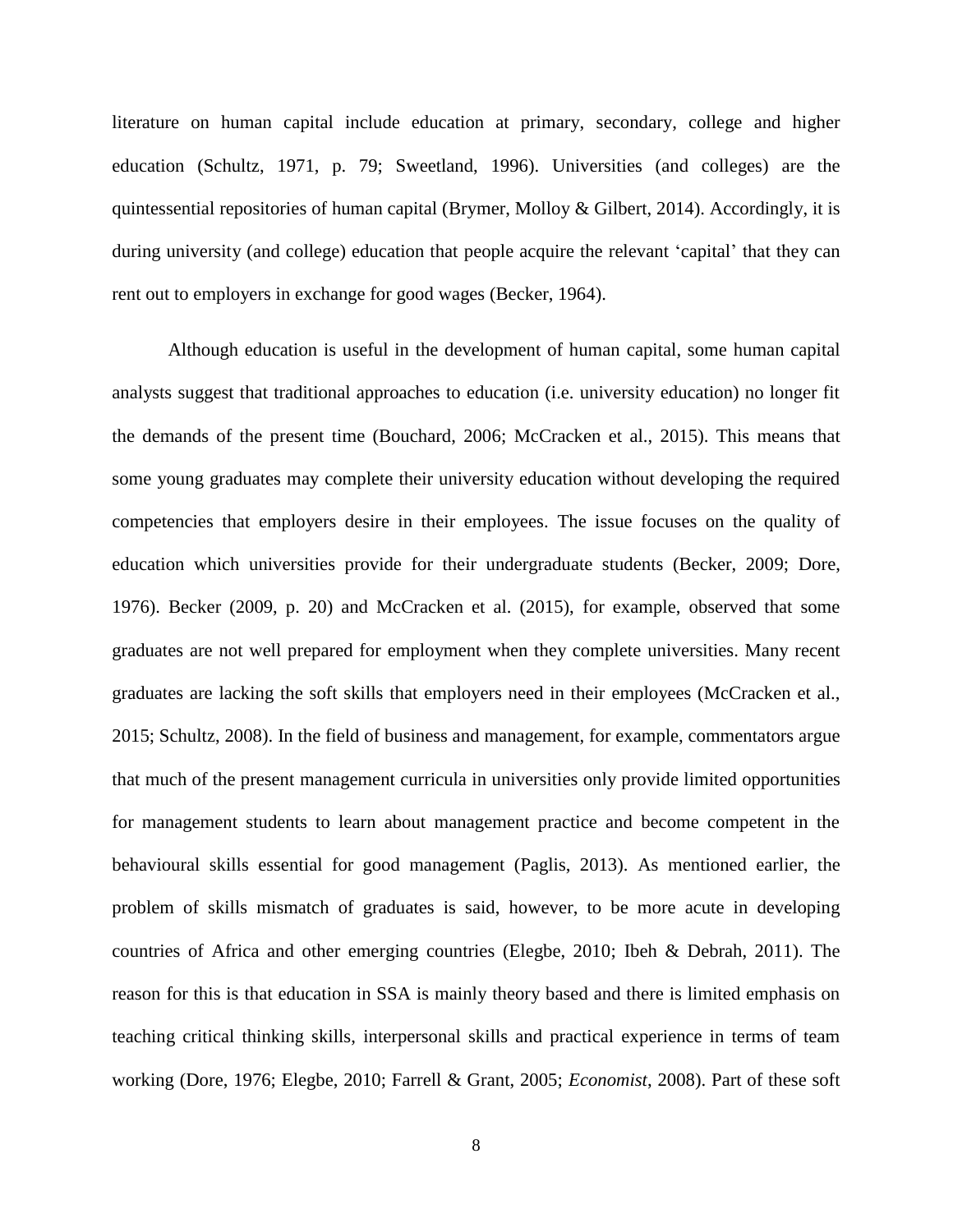competencies, namely team working skills, critical thinking skills, relationship skills, communication skills as well as technical competencies are key determinants of employees' ability to innovate (Mortara, Shawcross, Mills, Napp & Minshall, 2009; Podmetina, Hafkesbrink, Templov, Dabrowska & Petraite, 2015) and create the competitive advantage that firms require to compete.

In addition, the move to a more knowledge-based economy and a network organisation structure as a way of responding to economic shifts have increased organisations' quest for knowledge workers (Beechler & Woodward, 2009; Grove, 2010; Schuler et al., 2011). The implication is that many workers in the workforce no longer have the skills required by manufacturing and service delivery firms to carry out the different task assigned to them in their work environments. Hence, there is the need for employees to acquire new competencies to carry out such jobs effectively (Rich, 2010). Based on the shortcomings of current university education, there is the need to upgrade the skills of employees overall. Several studies suggest that organisations should consider how best they can help their employees to acquire the relevant skills needed for work within particular industry (Cappelli, 2011; Connor & Shaw, 2008; Farndale et al., 2010; Farrell & Grant, 2005). By extension, addressing these issues would enable the SSA region to become competitive.

To address the inadequacy of university education, MNCs are now providing on-the-job training for their workforce to teach the competencies graduates (and longstanding employees) need, to be innovative at work (Kumar & Chadee, 2002; Scullion & Collings, 2006). On-the-job training is often associated with some set of competencies useful for a particular industry or firm. For instance, Becker's (1962) argues that on-the-job training designed to provide employees with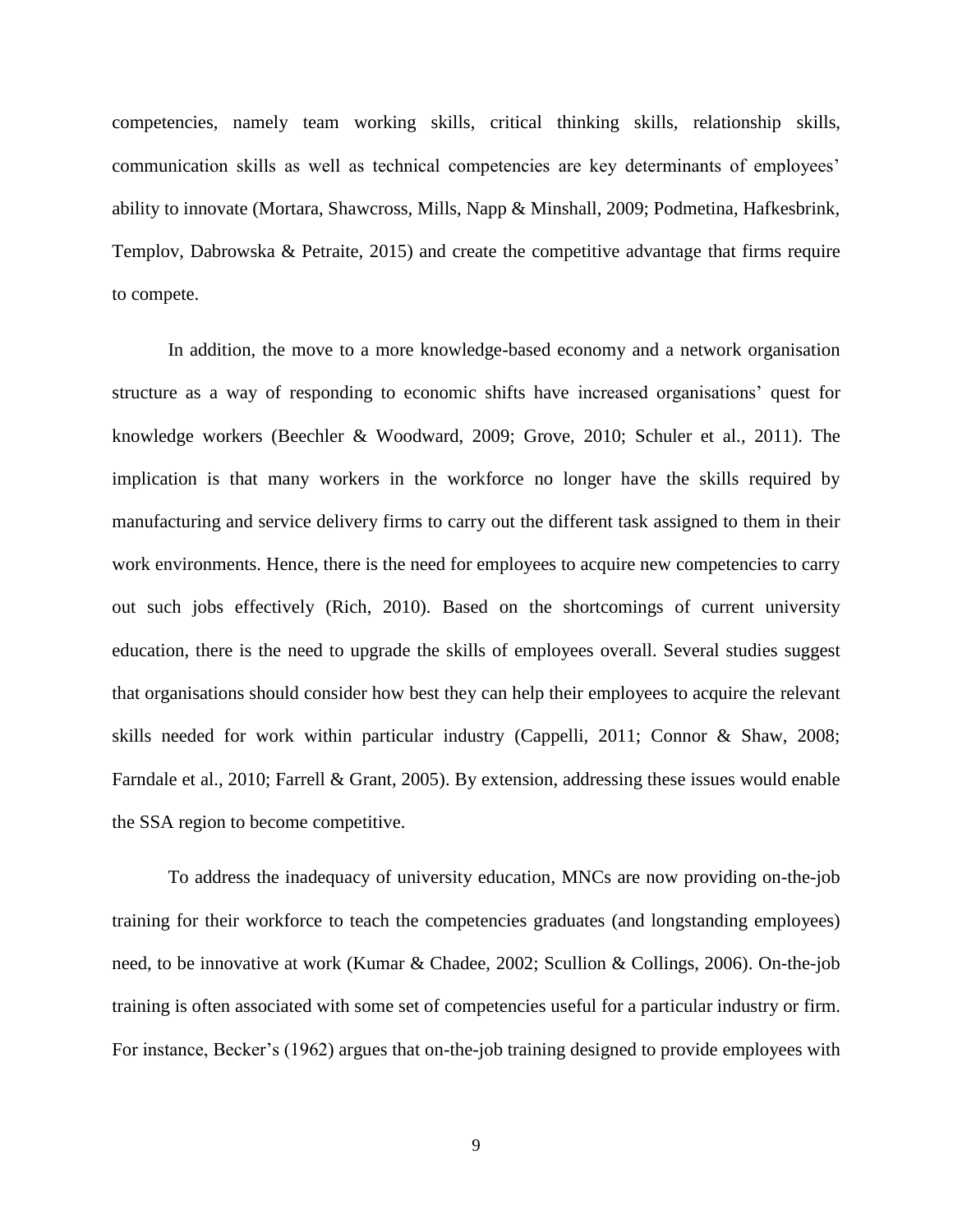the relevant human capital needed to perform well is a worthwhile investment. The study now turns to consider firms on-the-job training.

## **On-the-Job Training**

A major way of coping with the challenges in the present competitive business environment is through the effective utilisation of a firm's human resource which plays a critical role in creating the sustained competitive advantage organisations need to compete in a global environment (Samuel, 2015). One effective way of achieving this is through regular provision of training to organisations' workforce. Some analysts argue that, this process is necessary if they are to compete and survive in markets where competitors constantly innovate to meet changing customer needs (Samuel, 2015). Analysing this from the human capital lenses, training complements formal education. Moreover, most practical skills and knowledge are better developed by the firms. For example, Becker (1962) cites that the best training in recent industrial skills and practices are usually provided at workplace. This is because firms tend to be the first to be aware of their value. While new hires (including fresh graduates) take their skills to the workplace, their potential must be further developed through on-the-job training that prepares them to increase productivity (Baron & Armstrong, 2007; Becker, 1962, 1964, 1975, 2009). Similarly, longstanding employees require training to upgrade their existing competency levels to be able to increase productivity and to innovate and create the competitive advantage needed to succeed in a global environment.

Recent studies suggest that most organisations adopt on-the-job training methods that include mentoring, coaching, job rotation, international assignments, self-development activities, job assignment and special projects in the development of their employees' human capital (Connor & Shaw 2008; Hayman & Lorman, 2004; Hegarty & Johnston, 2008; Jenner 2008;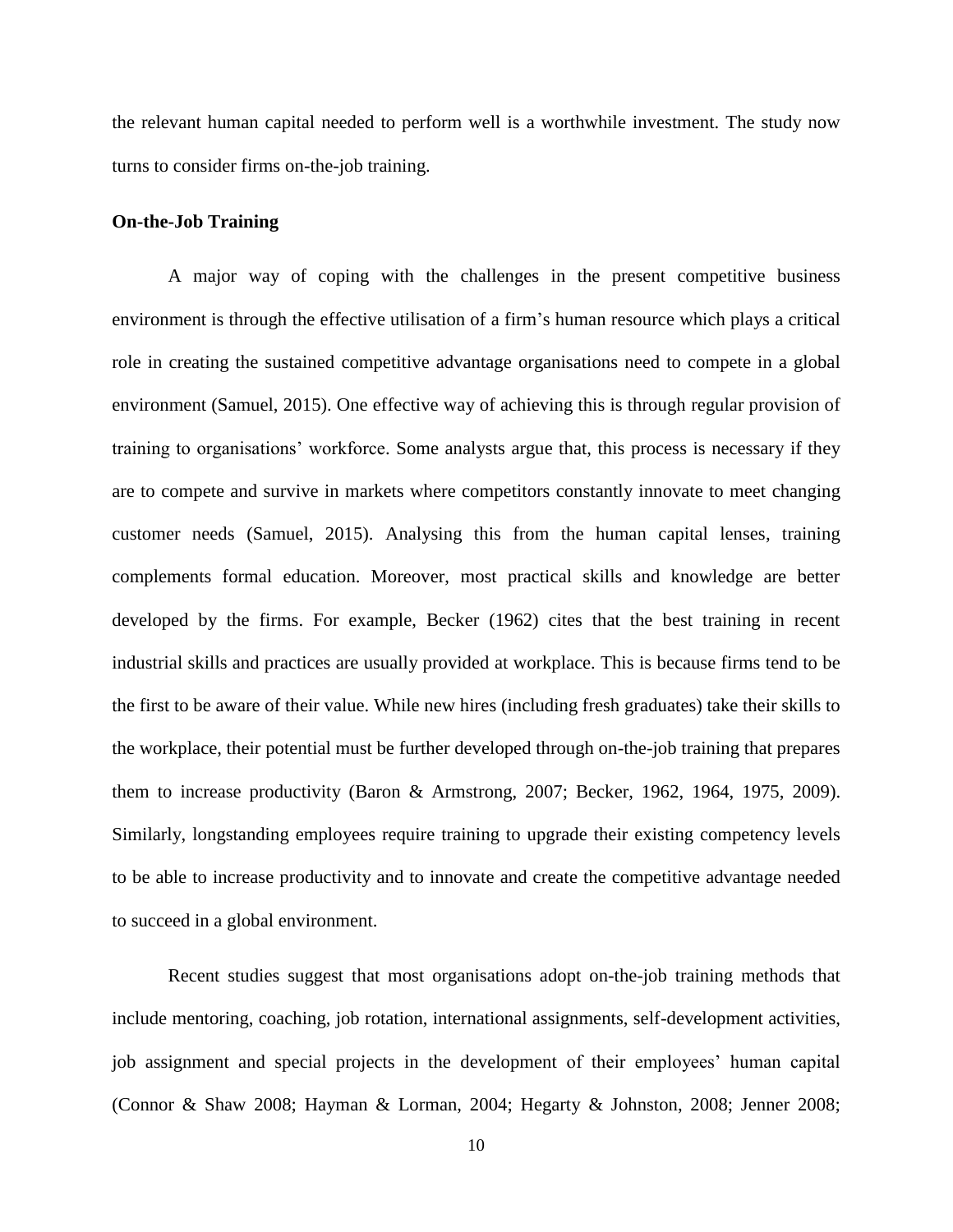McGettingan & O'Neil, 2009; O'Donnell et al., 2008). In addition to the above, organisations also provide formal off-the-job training including in-house training, MBA and diploma programmes. For example, Hayman and Lorman (2004) and Jenner (2008) suggest that incompany training courses, seminars, workshops, and self-development activities have become common for the development of employees. Moreover, organisations seeking to develop the human capital base of its employees to innovate and create the sustained competitive advantage need to pay attention to the fundamental issues of content, rigour and the expertise required to deliver the training programme.

These studies agree that talent, not capital, is the leading factor linking innovation, competitiveness and sustained economic growth. The implementation of sustainable human capital development approaches is, therefore, vital for SSA. In 2015, the United Nations through the Sustainable Development Goals (SDG) re-emphasised the role of quality education and continuous training in developing highly knowledgeable individuals who are equipped to advance new initiatives aimed at enhancing innovation and sustaining economic growth and development (Mitter, 2016). The SDG 4, in particular, advocates for quality education and lifelong learning opportunities for all in both developing and developed economies by 2030 (United Nations, 2015). As a result, governments, private firms and other stakeholders in several countries are tailoring the framework to meet the demands of the contextual realities in their various nations (United Nations, 2015). But, Mitter (2016) avouched for the application of an integrative approach in the implementation of this framework, if the full benefits are to be achieved. The integration of appropriate formal and informal education approaches is crucial in this regard. Thus, achieving the herculean task of developing the skilled and knowledgeable workforce needed for innovation in SSA countries require that lessons from MDG (4) must be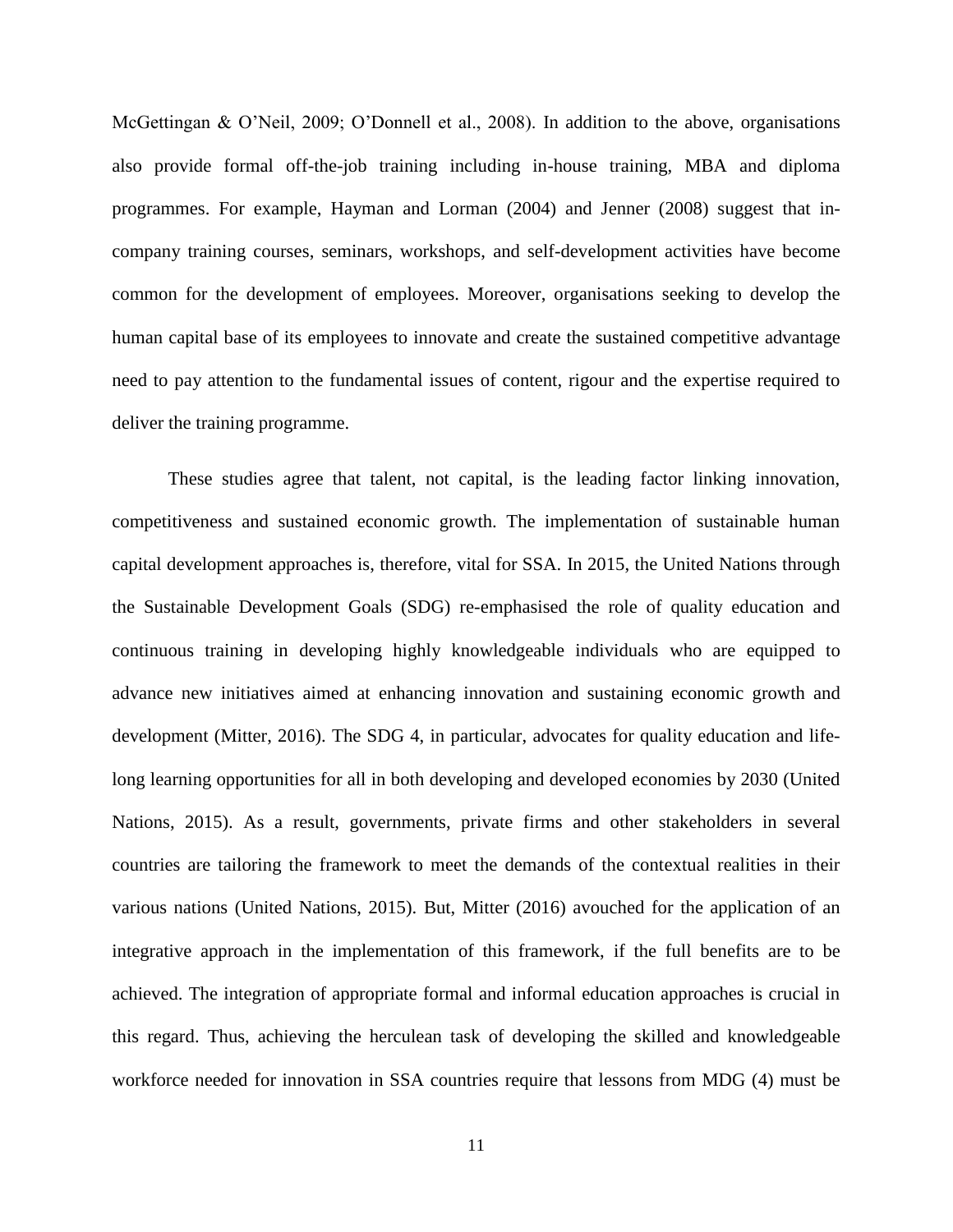learned and advanced. One of the notable lessons is that highly knowledgeable and skilled workforce underpins every function of the economy and that the development of workforce through quality education and continuous training is central to gaining and maintaining international competitiveness (Freer, 2017). The next section examines how inclusive and equitable quality education could enhance innovation at the micro and macro levels in SSA.

## **Human capital and innovation**

Afuah (1998) refers to innovation as the use of new knowledge to offer a new product or service that customers want. This, therefore, entails the application of ideas that are new to the adopting organisation. The distinctions between technical and administrative innovation have been explored by scores of studies as the former focuses on processes (acquired technical skills through training and availability of advanced technology) that enhance product and service delivery. The latter also encompasses organisational structure, administrative processes, skill acquisition and human capital development (see Ibarra, 1993; Damanpour, 1987; Almeida and Phene, 2004; Jaskyte, 2011 etc.). Both types of innovation do not have the same attributes and do not relate to the same organisational factors equally (Damanpour, 1987; Jaskyte, 2011). Similarly, the implementation of different types of innovation is not necessarily the same within organisations (Damanpour, 1987).

Furthermore, administrative innovation should complement technical innovation efforts in order to optimise a firm's strategic outcomes (Santos-Vijande, Lopez-Sanchez and Gonzelez-Mieres, 2012). The recognised relationship between administrative and technical innovation (Santos-Vijande et al., 2012) supports the positive relationship between human capital development, innovation and international competitiveness (Santos-Vijande et al., 2012).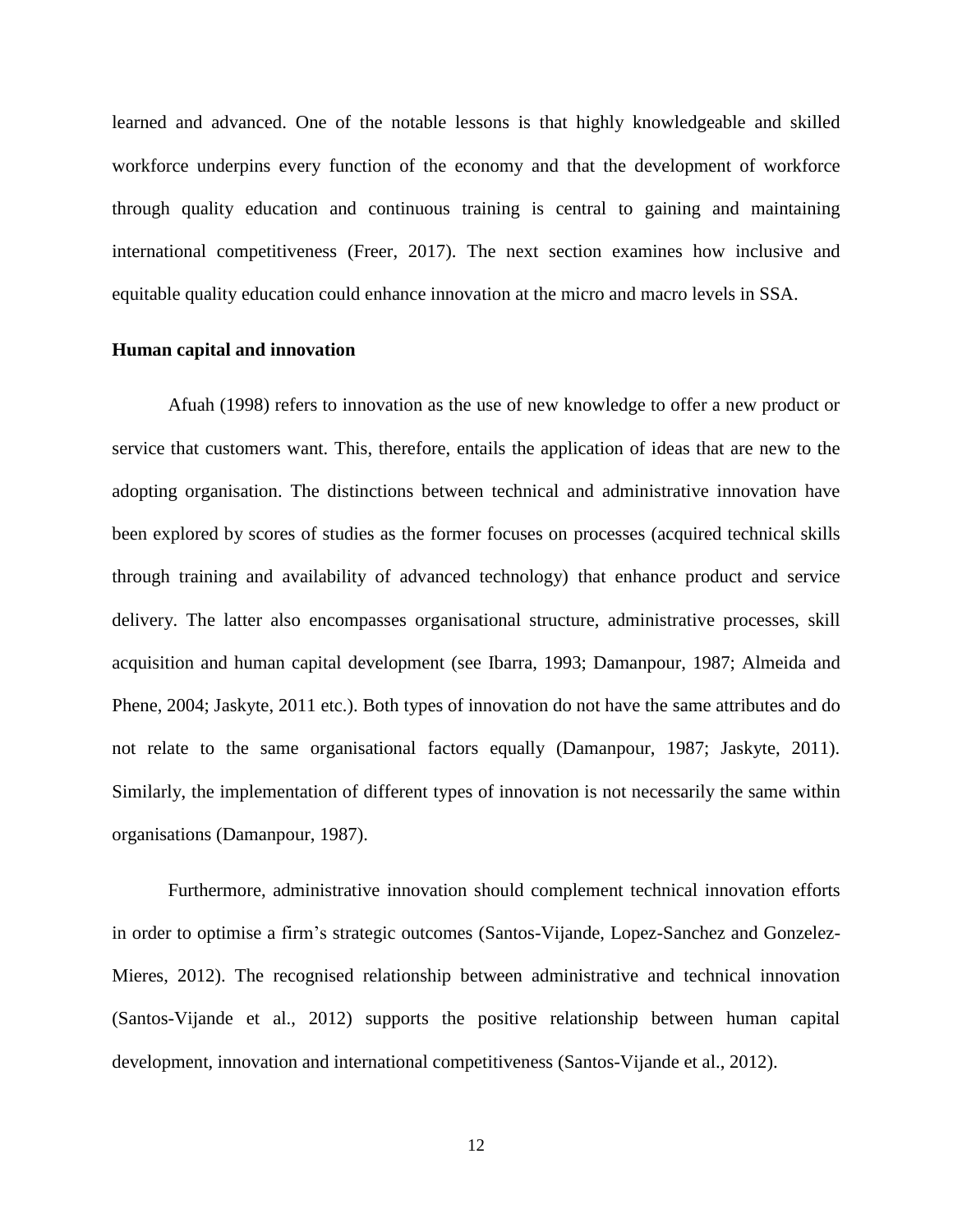In this study, our focus is on both types of innovation because the creation of knowledge and skills within organisations is an inventive activity relevant for improving productivity. Whilst, innovation involves developing new products and services rapidly and efficiently, innovativeness involves the novel recreation of existing knowledge and/or the complete creation of new knowledge (Santo-Rodrigues et al., 2010) which is a key constituent for enhancing international competitiveness. The capability to develop new products and/or services and processes rapidly depends on an employee's level of skill and knowledge. Thus, firms with highly skilled and knowledgeable employees are more likely to make the correct decisions and create new knowledge that will result in organisation innovativeness. In a related study, Jin et al. (2010) argue that employees with sufficient knowledge and skills create the foundation for firm flexibility. Firm flexibility is the firm's ability to respond to changes in customer needs by altering different functions effectively and efficiently. Firms can successfully compete in a global business environment when they can respond to changes in customer needs effectively and efficiently.

However, the mere possession of knowledgeable and highly skilled employees alone may not bring about innovation in firms (Aryee et al., 2016). Firms will need to create an environment and organisational culture that will stimulate the employees to utilise their knowledge and skills in the creation of new products and/or services and processes in response to changing market needs. Correa, Camacho and Mosqueda (2015), for example, argue that whilst the KSAOs embedded in firm's employees allow their precise comprehension of organisational function and the subsequent efficient execution of such function in a timely manner, organisations must provide them with the processes, technology and systems they need. The employees must also be given the opportunity to be fully involved towards supporting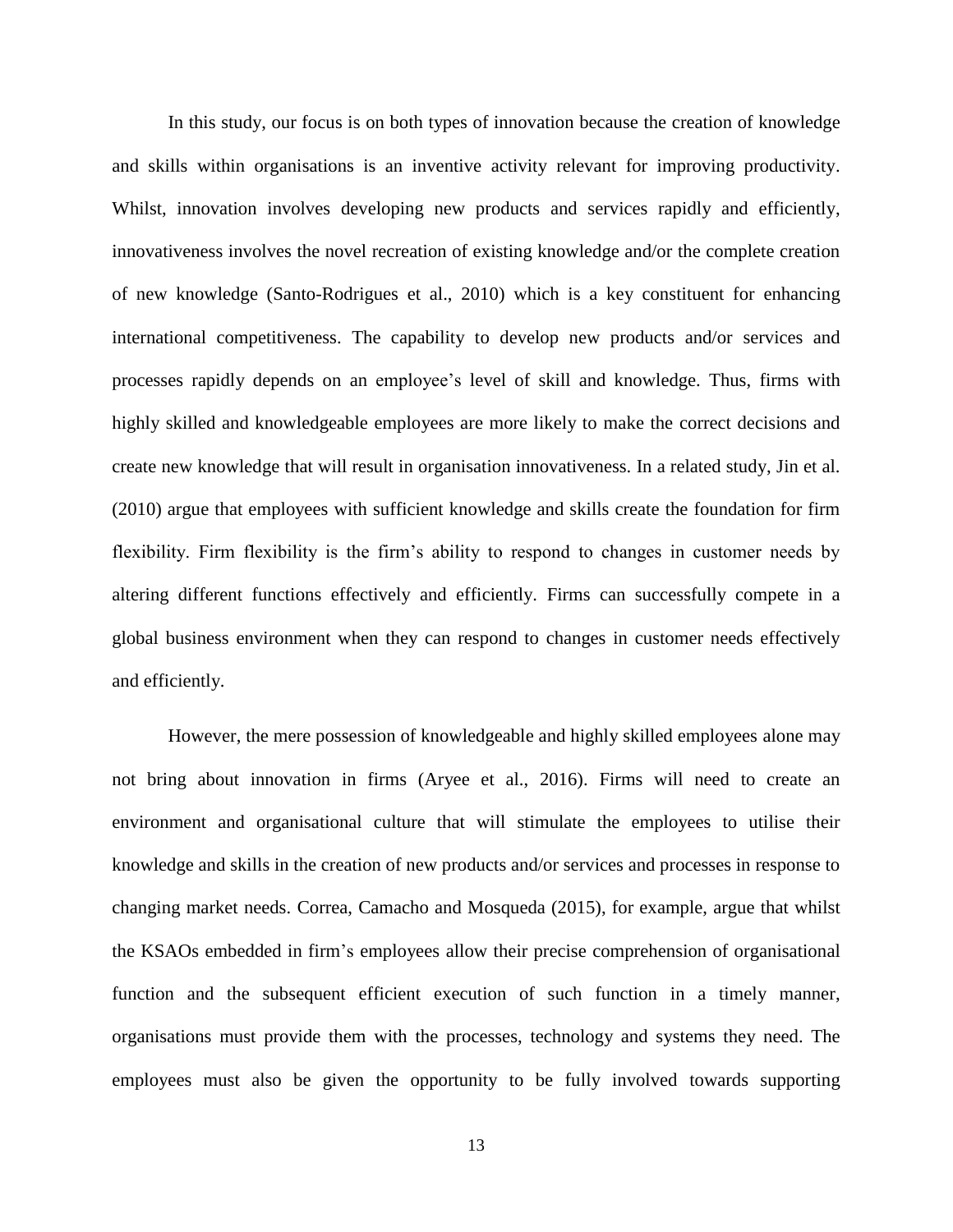organisational competitiveness (Correa et al., 2015). The creation and utilisation of human capital for innovation will increase productivity, reduce costs, create better product and/or services and increase customer value (Correa et al., 2015).

Human capital and the innovation which it creates are key determinants of SSA's global competitiveness. This is because it serves as the support system for the creation of core capabilities which would position firms in the region above its competitors in the market (F-Jardon & Gonzalez-Loureiro, 2013). In this regard, the success story of one SSA country (Mauritius) aptly describes the influence of human capital development on innovation. Through government initiatives such as Human Resource Development Council (HRDC), private firms in the hotel sector in Mauritius have been encouraged (through the provision of training grants) to invest in the development of their staff to enhance innovation (African Economic Outlook, 2008; Prayag & Hoseny, 2013). The embrace of staff training and development has subsequently led to an increase in employees' human capital levels and innovation in different organisations and sectors in the Mauritian economy (Prayag & Hoseny, 2013). Following the successes recorded in the hotel industry, the HRDC of Mauritius launched other initiatives such as the National Human Resource Development Plan (NHRDP) to coordinate human capital development across various targeted sectors [\(www.hrdc.mu\)](http://www.hrdc.mu/). These initiatives have enhanced the economic outlook and competitiveness of the Mauritian economy and positioned them as a human capital development and innovation success story of Africa. The next section expounds the relationship between human capital development and economic outcomes.

#### **Human capital and international competitiveness**

Giegiel and Wildowicz (2014) define competitiveness as the collection of factors, policies and institutions which determine the level of productivity and prosperity that can be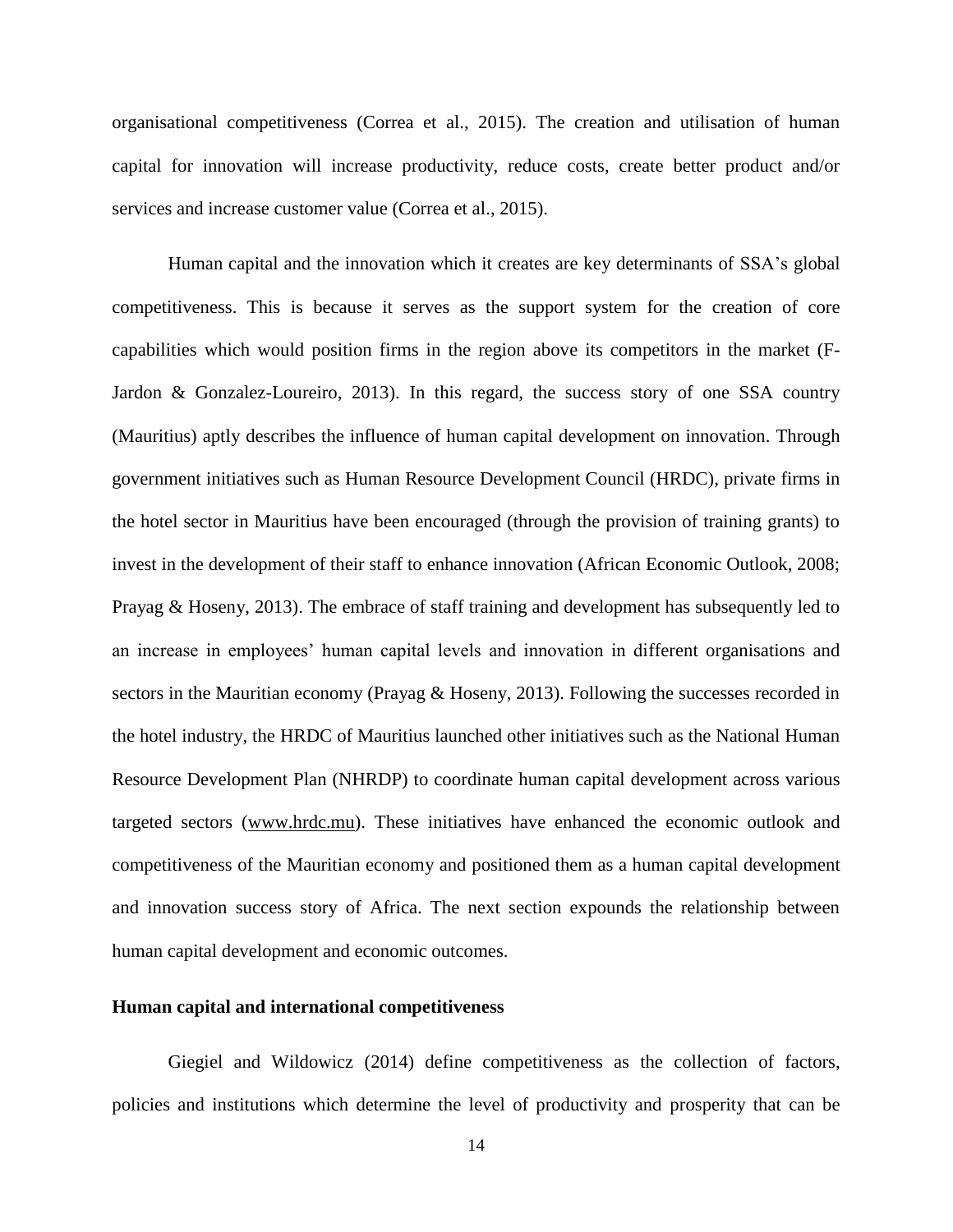attained by a given economy. The IMD's World Competitiveness Yearbook (2015) also defines it as competencies that facilitate long-term value creation. We assert that this is because of individual, firm and government productivity. Key factors used by the World Competitiveness Yearbook (WCY) include economic performance, infrastructure, government and business efficiency. Considering these key dynamics, we can also identify two types of competitiveness. First, result competitiveness which focuses on a country's macroeconomic performance and share of global trade compared with the rest of the world. Second, factor competitiveness which deals with the long-term competitive ability of an economy based on labour efficiency. In fact, Bienkowski (2006) indicates that labour market efficiency is required to keep pace with international competitiveness. Additionally, the essence and economic significance of human capital emerges from the notion that individual's accumulated skills and competencies are the most important components of a nation's wealth (Debrah and Smith, 2002).

Since the introduction of GATT, there has been a trend towards liberalisation in trade policy among most countries because it is deemed as the most significant factor that promotes wealth of nations. In developing countries, however, structural adjustments and economic liberalisation have justified the consistent decline of average trade tariff along with the movement towards greater openness in trade of goods and services (IMF, 2001). Nonetheless, it is necessary to acknowledge the fact that whilst the movement of capital is increasingly free and well encouraged, this has not been the case for labour. International labour mobility has tended to concentrate on the highly skilled, which has not favoured developing economies and particularly the SSA. Umpiring this phenomenon from the macro lenses, Giegiel and Wildowicz (2014, p. 60) argue that human capital is a decisive growth factor, and differentials in its accumulation account for existing gaps in GDP per capita between countries. Similarly, at the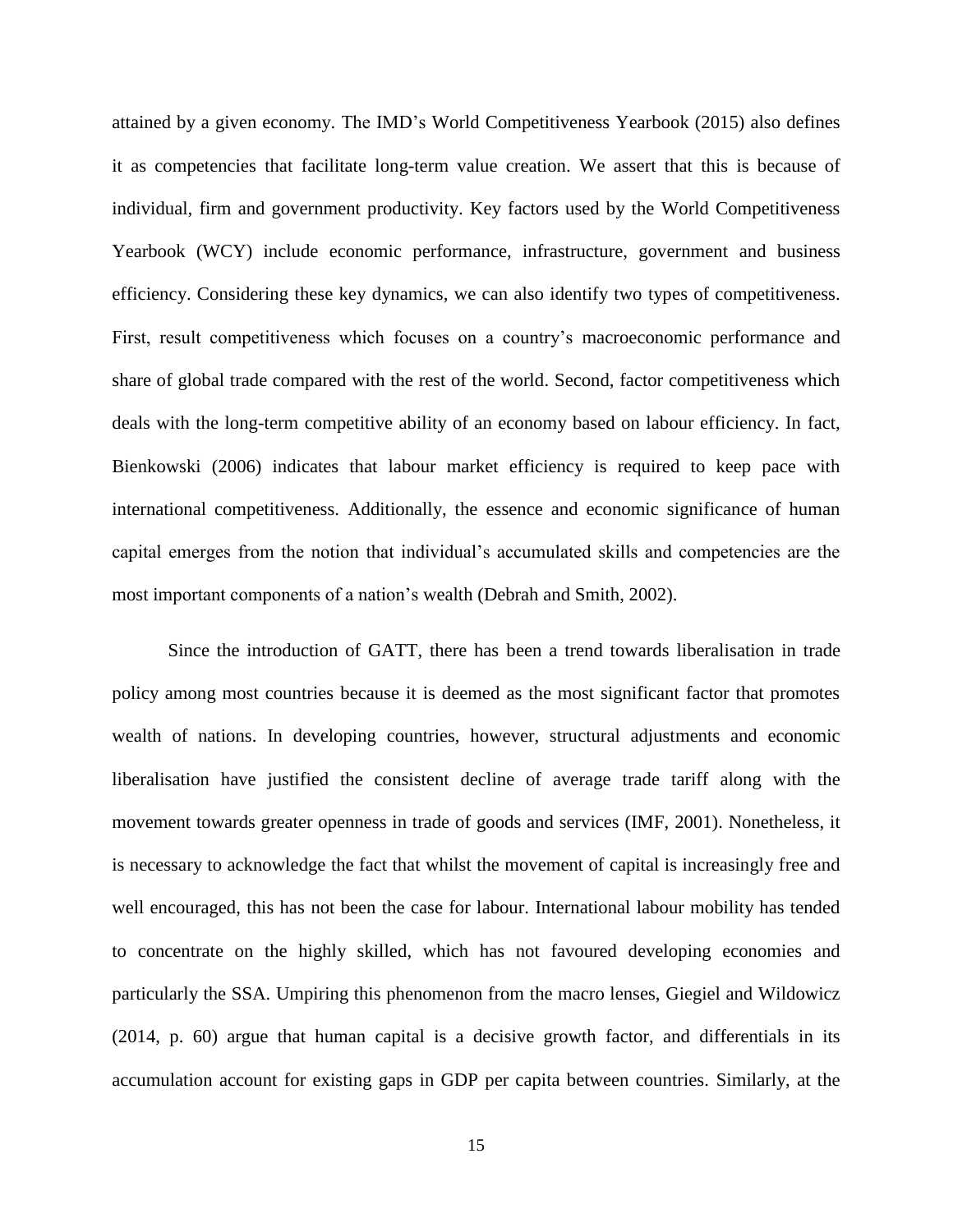micro level, resource-based view (RBV) protagonists indicate that it is the primary source of a firm's sustained success (see Barney, 1991.)

 An interesting study, by Muhlberger (2012) for Deutsche Bank indicates that SSA accounts for 12% of the world's total population, 60% of the world's uncultivated arable land, 60% the world's diamonds, more than 5% of the world's oil, and 30% of the world's cobalt resources. Despite these resource advantages, SSA accounts for only 1% of total world manufacturing, 3% of total world FDI, 2% of total world gross domestic product (GDP) and 2% of total world trade. In 2012, for example, some SSA countries such as Ghana, Congo, Gabon and South Africa had a GDP per capita ratio below \$200, 000. These countries also had a low record of domestic export percentage as a share of total global exports when compared to their Eastern European and Central Asian counterparts such as Poland, Hungary, Romania, Hungary and Turkey (IMF, 2015). Nonetheless, Angola and Nigeria with higher rates of domestic exports in the region are not significantly different from the other SSA countries because of their high dependence on oil and gas exports (Economist, 2016).

 In view of these trends, many questions about economic and business competitiveness in SSA remain unanswered despite abundant literature on human capital development. For example, how can frameworks and models that have been utilised to achieve considerable success in Asia, Latin America, Brazil, Russia, India and China (BRIC), and more recently, some of the MINT countries (Mexico, India, Nigeria and Turkey) be adapted to support growth and development initiatives in SSA countries? How can firms operating in SSA support the provision and delivery of training programmes at universities (and colleges) to support their growth agenda? And how do they provide the indispensable training and skills to their employees to function in the environment of constant innovation and competitive pressures? To answer these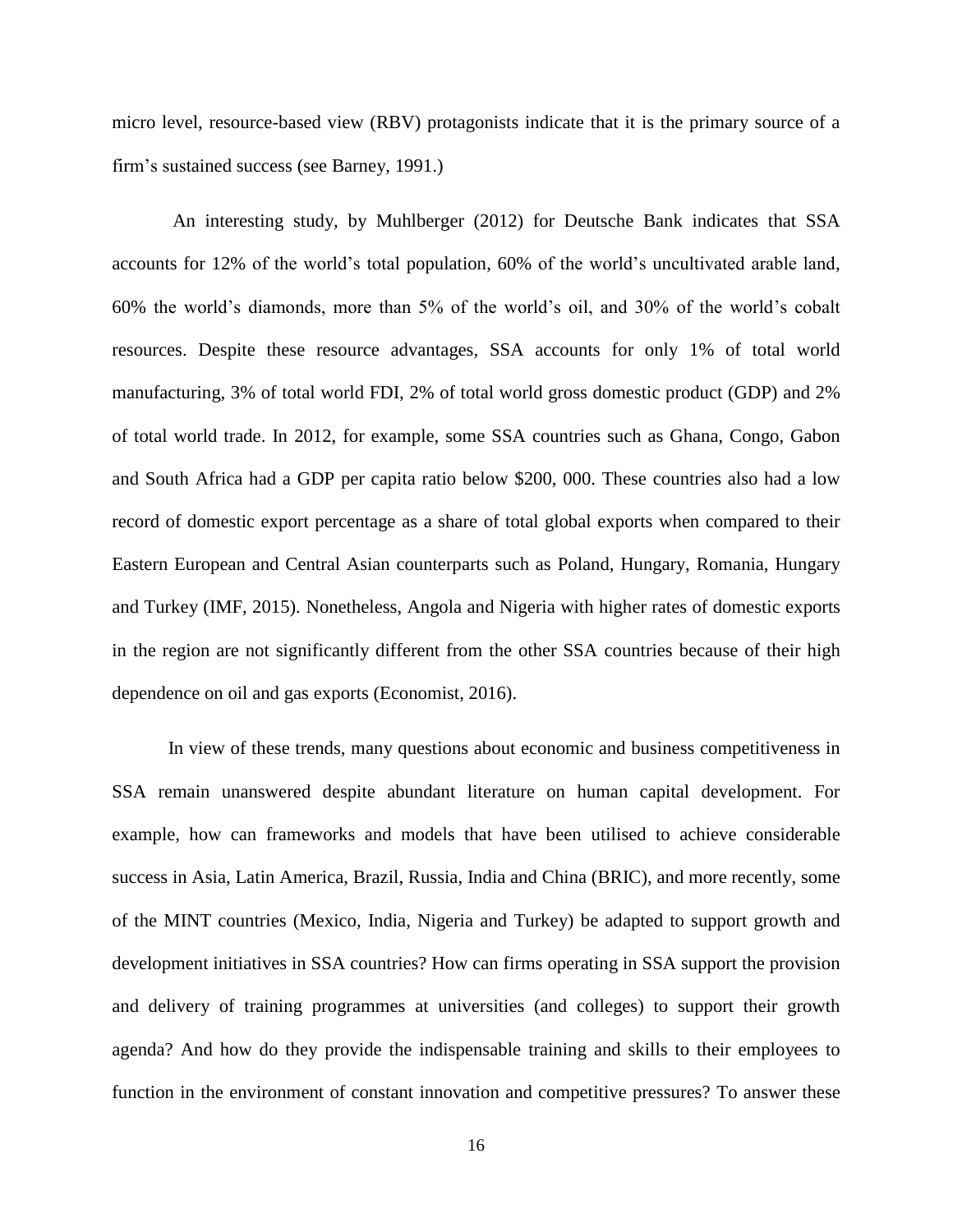critical questions, we discuss the processes and strategies for enhancing the international competitiveness of SSA firms and by extension the SSA region.

## **Means of enhancing SSA's international competitiveness**

 There is one main approach for enhancing the international competitiveness of sub-Saharan African firms and the competitiveness of the region. This approach is training (both onthe-job learning and formal off-the-job training/education) that takes place in the context of employment (Acemoglu & Pischke, 1998). However, lessons from SDG target 4.4 which emphasise relevant skills for the world of work through continuous life-long learning must be heeded. Training and development activities can be provided in partnerships with higher education institutions such as the mainstream and technical universities. Moreover, universities (through the support of governments in the various countries where they operate) in the region should embrace SDG (4) education initiative which emphasises quality education and outcomes as argued by Mitter (2016). The stagnation of SSA firms is ascribed to the lack of skills and information to effectively innovate (Fununishi, 2004). The training policies of these SSA firms lag behind that of firms in the other regions, a practice that offers the opportunity to initiate significant training policy change in SSA firms. If firms stop training temporarily and divert money meant for training to other activities as some Nigerian firms reportedly do (Obisi, 2011), then the message is clear: some SSA firms do not attach high value to employee training and development. In fact, a major World Bank survey that investigated training in SSA firms suggests that about half of the sampled firms did not invest in training at all in about three years (Fununishi, 2004).

 Along this line, Portugal, after lagging behind most of the European Union, embraced investment in the development of human capital to increase productivity and enhance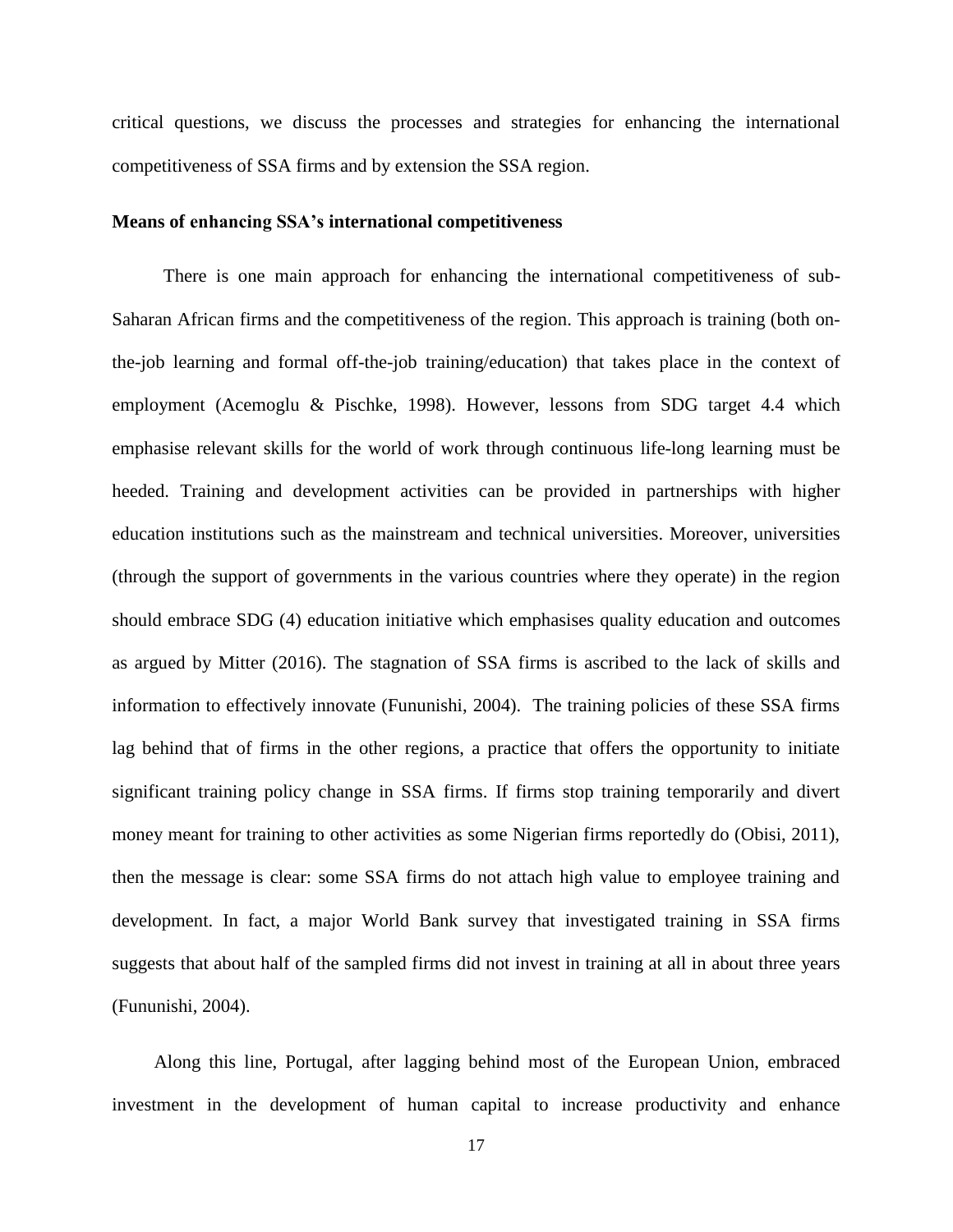competitiveness (Gibson & Naquin, 2011). Individuals were provided with opportunities to go for internships, learn on-the-job and attend workshops/short and undertake courses through the government's HC development scheme (Gibson & Naquin, 2011). Efforts made to develop individuals later led to the development of 'learning organisations'. This embrace of investment in human capital development in Portugal led to the innovation which later enhanced their level of international competitiveness.

## **Training and human capital development in Sub-Saharan African firms**

 SSA firms have the potential to create firms that are more intelligent and flexible than competitors through training and development programmes. There is a consensus among experts that in-house company training can help develop employees with the relevant KSAOs who can form the basis for sustained competitive advantage (Poole & Jerkins, 1996), if managed properly. Thus, to be successful and to be able to access new technology, SSA firms need highly skilled and knowledgeable workforce. This is particularly important as higher education institutions in SSA countries are reportedly not producing 'work-ready' graduates (Elegbe, 2010; Ibeh & Debrah, 2011). Moreover, competitive advantage is not based on generic skills acquired during higher education but rather on firm-specific skills that are unique and rare (Barney, 1991). Thus, we admonish that SSA firms should provide in-house training which comprise of both on/offthe-job training for their employees when the development of specific skills, knowledge and work attitude are involved.

 SSA firms can adopt on-the-job training such as rotational assignments, structured mentoring and coaching programmes, international assignments to help both their longstanding employees and new hires to acquire the skills, knowledge and attitude required to gain the flexibility for innovation. On-the-job training offers employees the opportunity to learn through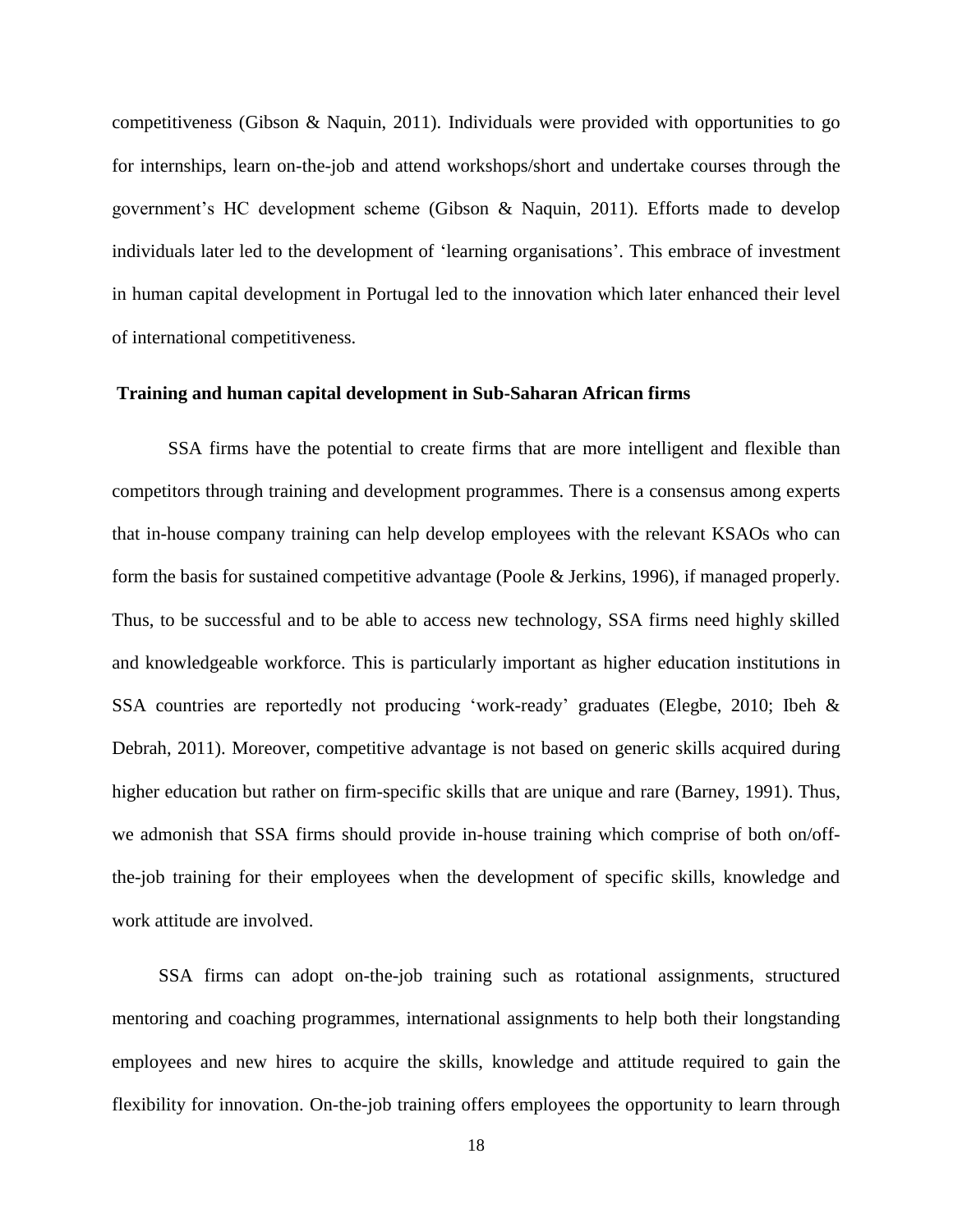actual job tasks that takes place at work, thus, competencies gained during training can be easily transferred back to work (Noe, 2010, p. 264). In any case, on-the-job training programmes should be well-structured to deliver requisite industry skills and knowledge to employees. This is highly important for SSA firms, as a good number of employees undertake training in some SSA countries. Although most of the training is provided by managers, there may be some who lack the competencies and knowledge to impart them to increase productivity. Providing employees with well-structured on-the-job training programmes as well as training for their managers on how to conduct on-the-job training is a good way of addressing this challenge (Noe, 2010, p. 264; Ugoji & Mordi, 2014).

 Further, SSA firms can adopt off-the-job training such as vestibule training, black belt training, distance learning, computer based training and formal classroom courses i.e. seminars, that may involve hands-on learning experience such as case studies, role play, action learning, group exercise, simulation, behavior modelling business games etc. to help their employees acquire relevant novel competencies they need to do their job. Computer-based training is particularly important for employees working with SSA firms in the present knowledge-based economy. In many SSA countries (e.g. Nigeria, Ghana, Sierra Leone, Cote d'Ivoire, etc.) some employees do not get the opportunities to make use of computers during university education (Arenyeka, 2012). Thus, the responsibility falls on employers to sharpen employee use of computer skills in the present technological age.

 Off-the-job training method has some demerits such as low participant involvement and meaningful connection to the work environment. These factors inhibit learning (Noe, 2010, p. 261). To overcome these problems, off-the-job training techniques such as case studies could enhance active participation. SSA firms can also make use of intermediaries such as consultant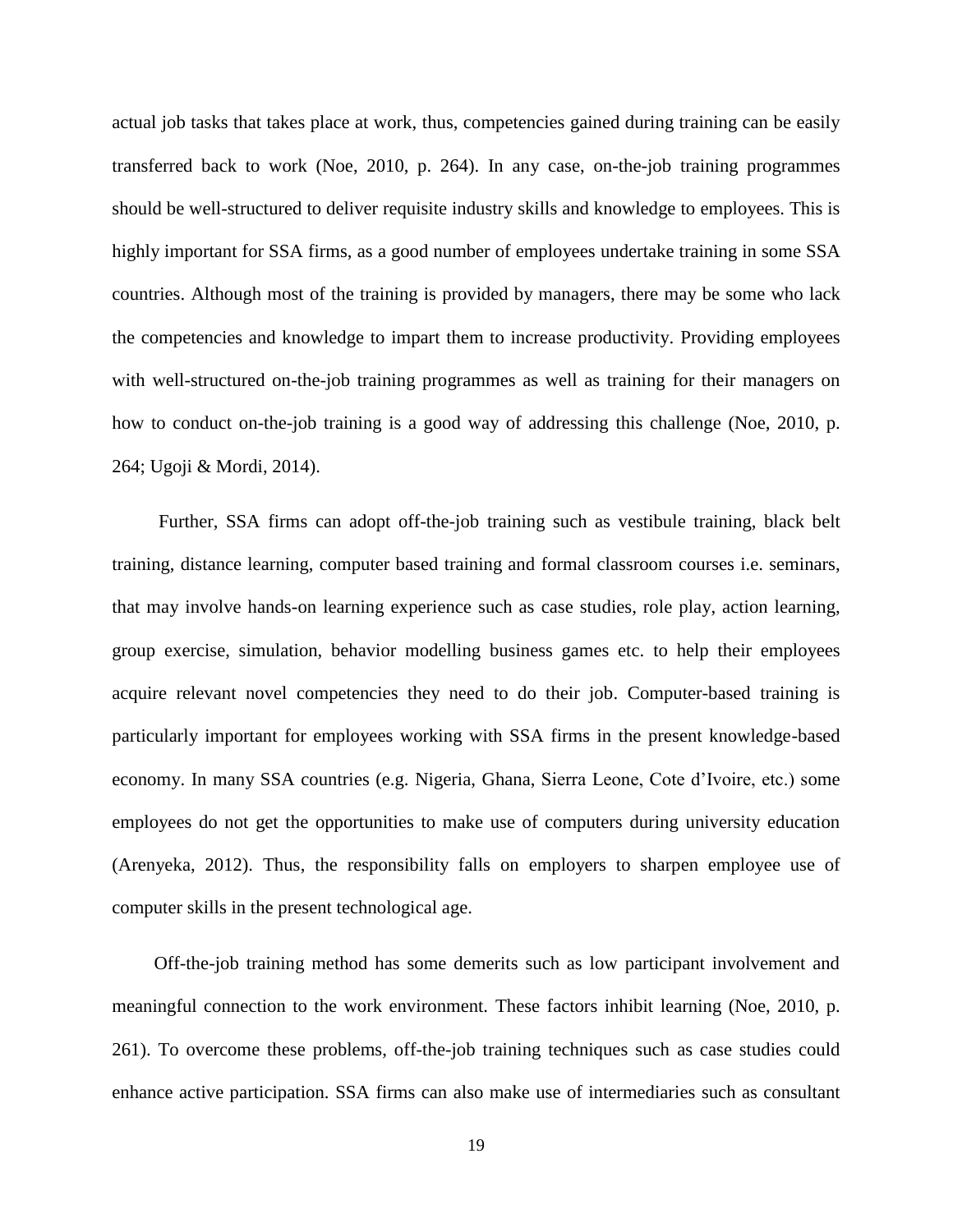firms as well as universities to provide off-the-job training for their employees. Consultancy firms with qualified, well-trained and experienced staff as well as universities could be useful for the design and implementation of training courses (Holden, 2004, p. 327). Additionally, development of best occupational practices should be integrated with relevant local knowledge and experience (Oppong & Gold, 2013). In Duit's (1991) view, learning can achieve the desired outcome when there is construction of similarities between the new and existing knowledge as learning is an active construction process that can only take place based on previous acquired knowledge (Duit, 1991).

 Employee training and development should be carried out regularly if SSA firms seek to remain strategically positioned in the global market or to be efficient in providing quality products and services. SSA firms also need to evaluate training efforts periodically using evidence-based assessment evaluation techniques to ascertain whether training efforts have yielded the expected outcomes.

 The acquisition of relevant work competencies alone is not sufficient for employees. SSA firms would, therefore, need to use a bundle of HRM practices including financial and nonfinancial rewards, flexible working arrangements, and employee involvement scheme to attract and retain employees in the long term (Donate et al., 2016; Kumar & Chadee, 2002). Within the SSA context, employees' involvement is particularly important as it provides them with the opportunity to innovate and create sustained competitive advantage (Correa et al., 2015).

# **Influence of SSA firms training on innovation**

 Crocker and Eckardt (2014) and Kumar and Chadee (2002) assert that highly skilled and knowledgeable workforce is associated with job performance and innovation. In the view of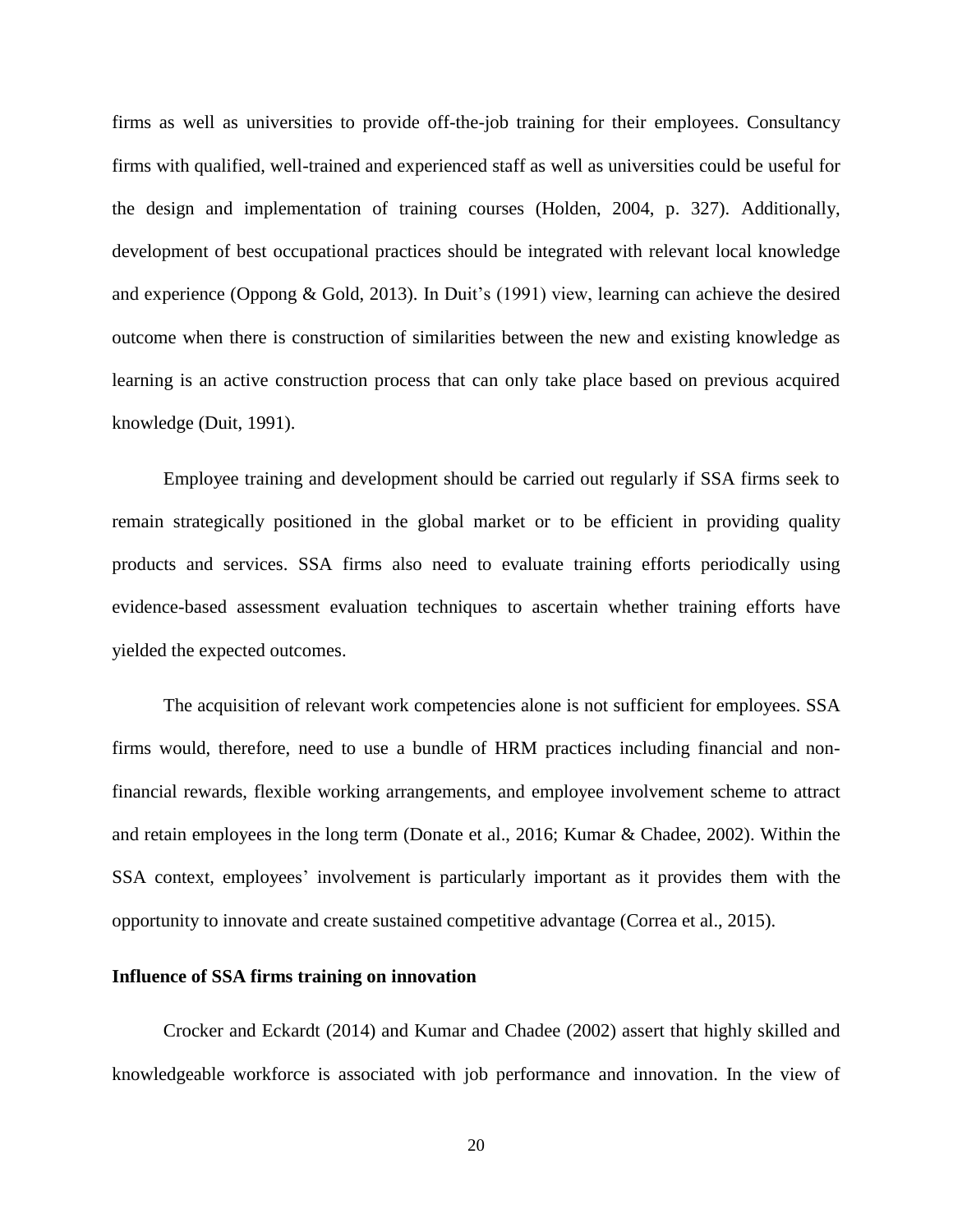Pulakos, Arad, Donovans and Plamondon (2000, p. 612), job performance emphasises what employees do that can be observed and measured based on each employee's level of contribution or proficiency. Accordingly, well-structured training in SSA firms will help them to develop highly skilled and knowledgeable employees whose capacities have been built up with relevant competencies they need to innovate. Such capacity building techniques have the potential to increase employee absorptive capabilities.

 With the relevant KSAOs, some decision-making responsibilities and motivation, employees can quickly apply their knowledge and skills for the development of new product offerings and novel ways of offering services. In the European Innovation Scoreboard (EIS), one of the various indicators for measuring innovation performance in organisations is through their outputs such as sales, new product development and utilising novel ways of delivering quality services to customers (Carayannis & Grigoroudis, 2014). In the context of SSA firms, however, any new product or service developed by firms must meet and satisfy the needs of customers more than those of their superior rivals from more developed contexts. This feat can only be achieved through human capital development efforts. Szivas (1999) argues that only highly skilled, knowledgeable and motivated employees can deliver high-quality products and services.

## **Influence of training & innovation on international competitiveness within SSA**

 Authors, such as, Doz and Prahalad (1987), Barlett and Ghoshal (1989), Hamel and Prahalad (1990) and Donate et al. (2016) argue that organisational competitiveness is associated with the human capital of their employees as well as their ability to perform and innovate. This implies that the ability to develop and deploy world-class talent more effectively can lead to world-class competitiveness (Smith, 1995). Thus, a firm is said to be competitive when it can provide products and services more efficiently and effectively (Giegiel & Wildowicz, 2014).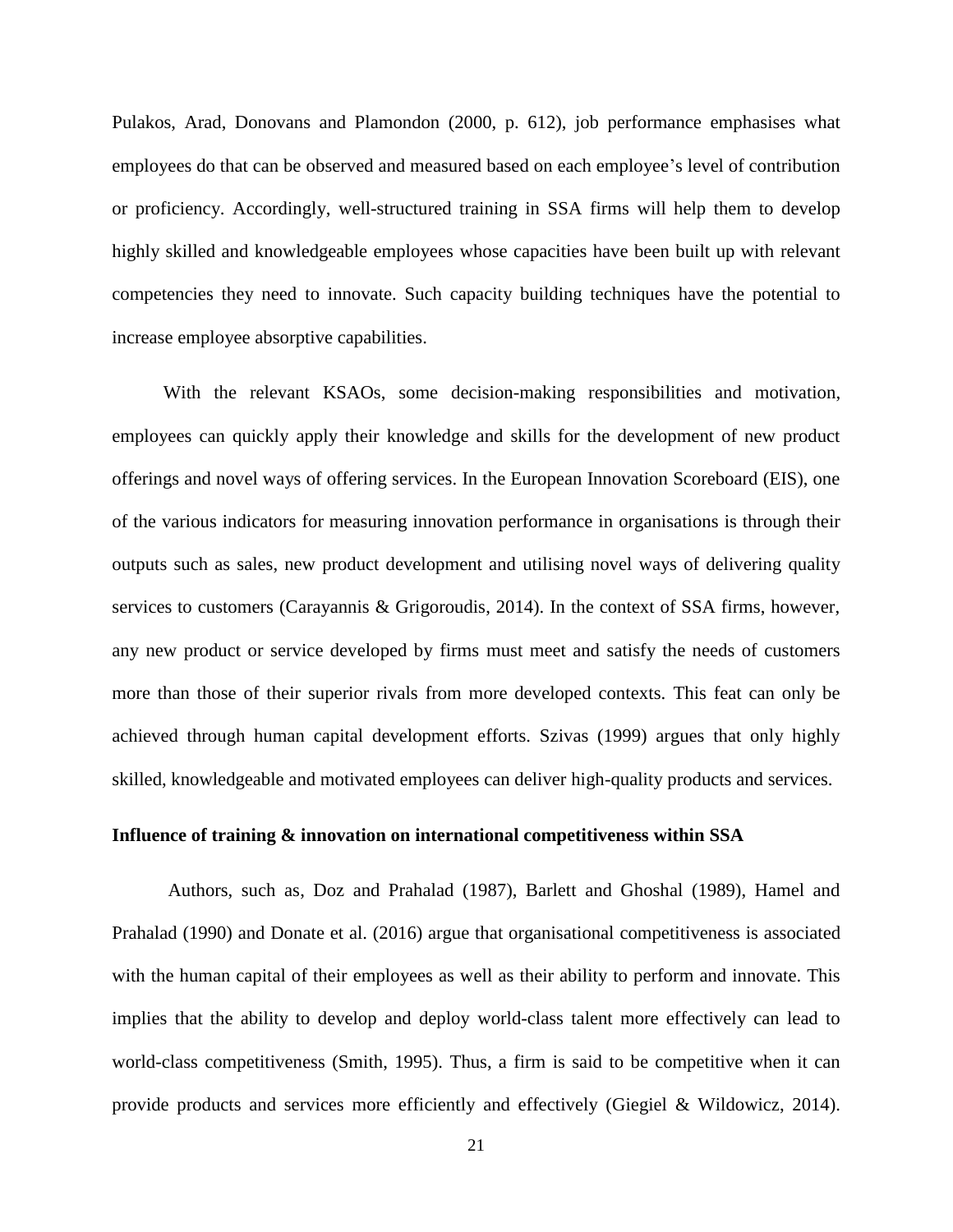Measures of such kind of competitiveness include profitability, quality of new products and services, foreign sales of the company divided by output, regional or global market share (Giegiel & Wildowicz, 2014). Within the SSA, it is pertinent to note that international competitiveness can be a useful measure for both firms operating across borders as well as those operating in the domestic markets (Fukunishi, 2004).

 The new products and services offered by firms within SSA through their highly skilled and knowledgeable employees can help them compete with rival firms both domestically and internationally. Thus, the improved performance of trained employees and the new quality products and services provided by these firms would increase profitability, regional and global market share, productivity, brand recognition and many others. However, this is only possible if their new products and services offered provide more value to customers than that of their foreign competitors.

 In sum, the degree of competitiveness of nations and regions ultimately depend on the capabilities these firms have developed to be able to compete in the domestic and international markets. To sustain the competitive advantage and competitiveness level of both SSA firms and SSA region, SSA firms must regularly develop and deploy their employees for optimal level of performance. SSA firms can also collaborate with universities in order to enable universities develop more "work-ready" graduates for industries. Whilst, governments in SSA countries can also support universities to provide education that fits the 21<sup>st</sup>-century context, they could strive to create an environment that is favourable for business by providing the needed support in terms of infrastructural development, in view of success stories from Mauritius and Portugal.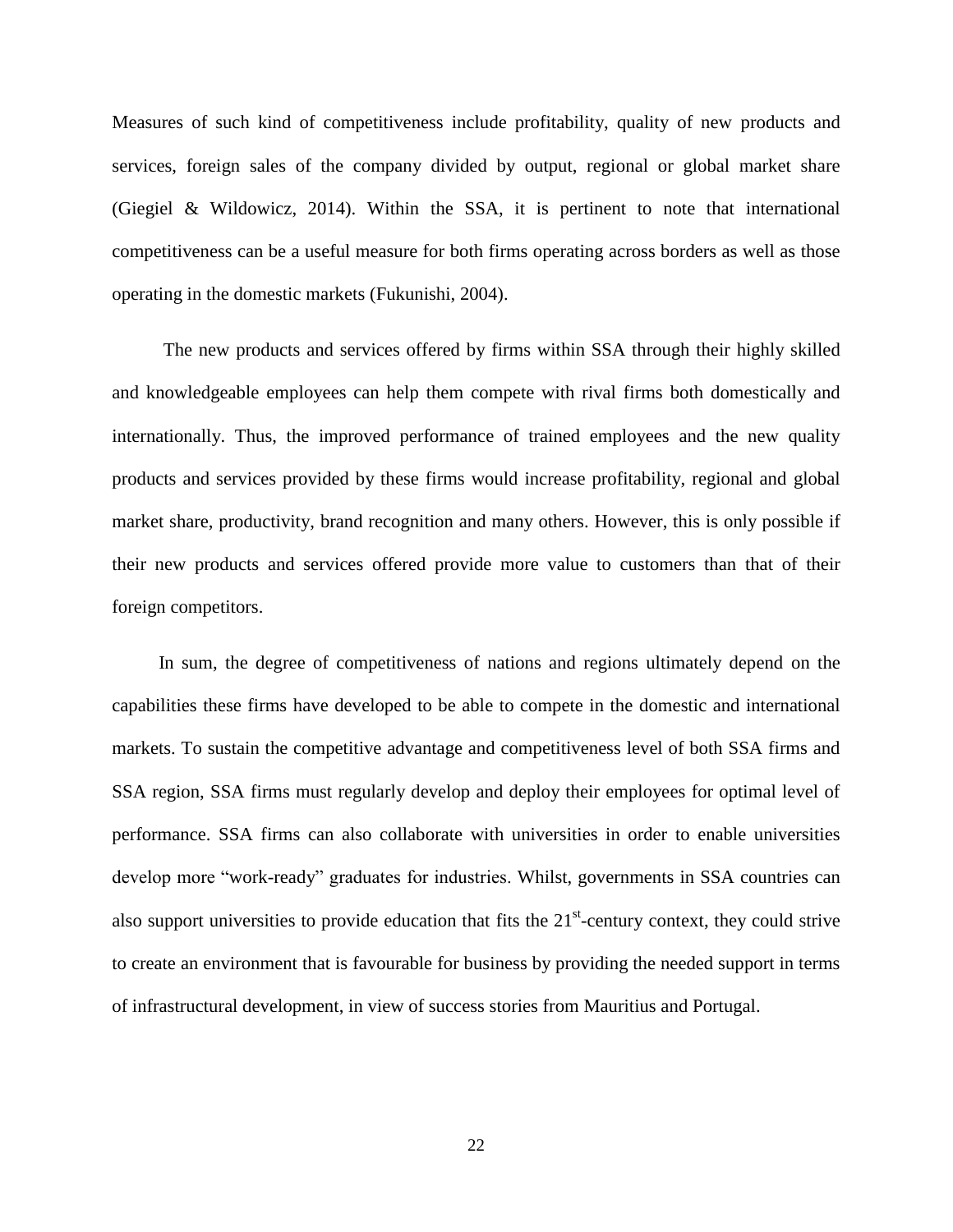## **Implications**

This chapter has policy implications from which employers seeking to enhance their capabilities by developing human capital can benefit and compete in a global business arena. First, MNCs seeking to acquire and retain the required human capital needed to compete in the global market should design well-structured formal training and development as well as mentoring programmes to meet individual graduate employee needs and career progression aspirations. For instance, the embrace of human capital development has helped the hospitality industry in Mauritius to enhance productivity and the competitiveness of the industry and that of the country amongst other nearby Island destinations such as Seychelles and Maldives (Prayag & Hoseny, 2013). Second, MNCs should develop their middle and senior level managers by providing them with relevant training programmes required to develop the human capital needs within their respective industries. Additionally, managers need to enhance their own skills to be able to transmit knowledge to trainees during training sessions. These will help the MNCs develop the human capital relevant for creating the sustainable competitive advantage required to compete in a global business environment. To get the best of training, SSA firms must intertwine and entrench their training and development programmes into the SDG target (4.4.) framework which emphasises continuous life-long learning. Life-long training and development will provide employees of the most recent techniques and methods relevant for enhancing productivity in a fast-changing global business environment.

The chapter also has some policy implication for governments in SSA countries seeking to become competitive in today's global market. We suggest that governments in SSA countries should support universities to provide education that is 'fit for purpose' in the present age. Again, lessons from the SGD (4) framework on education to employment must be implemented.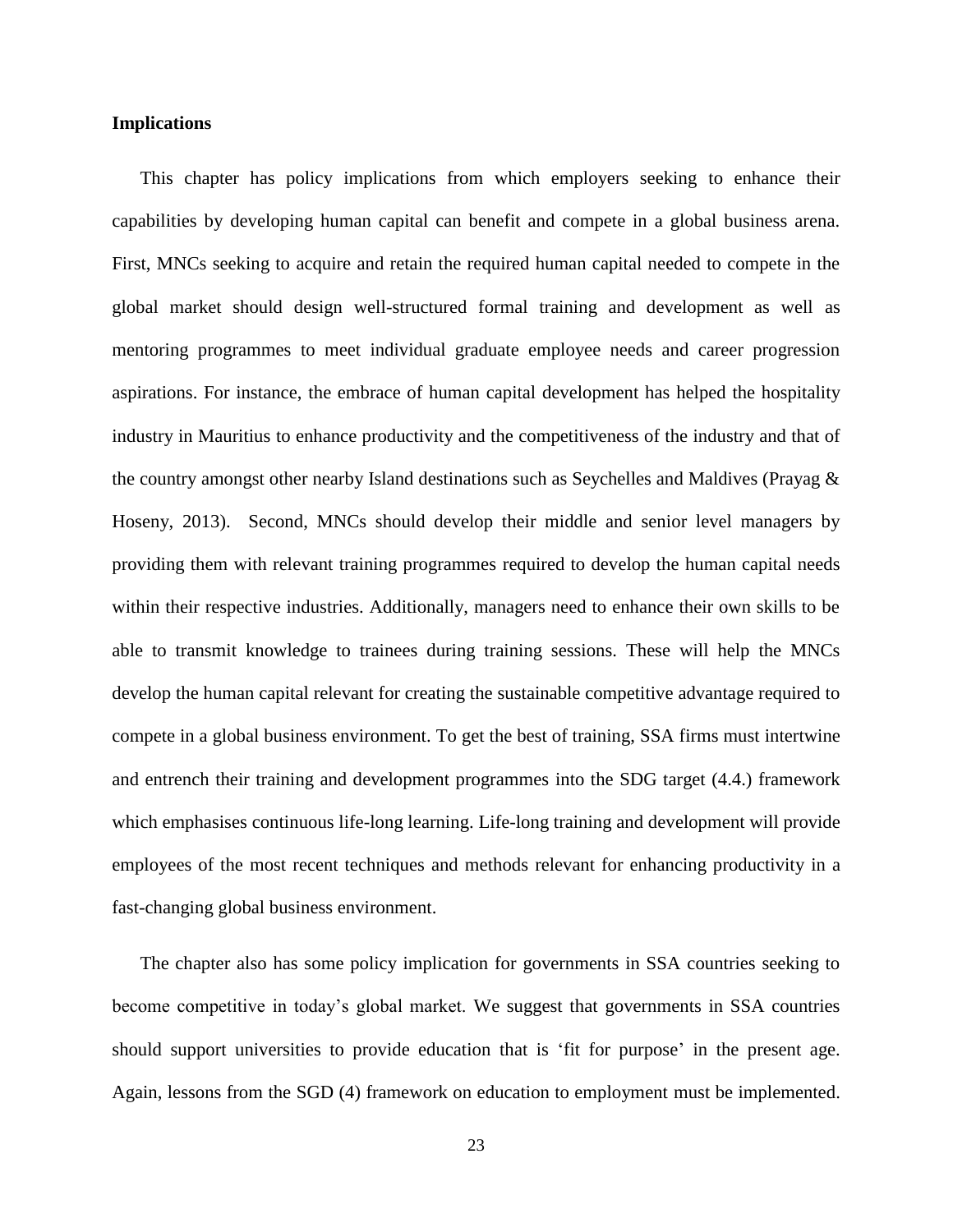Specifically, efforts should be made to promote collaborative partnerships between firms and higher education institutions for the purpose of designing and implementing education programmes that can cater for the needs of the various national contexts and industries. We expect involvement with training to vary across the various countries in SSA region, due to financial constraint (Giegiel & Wildowicz, 2014). We further recommend that SSA countries should allocate 26 percent of annual budget to the education sector based on the UNESCO recommendations for developing countries. In addition, they should create an environment that is favourable for business by providing relevant infrastructure, institutions and the right policies that support business.

## **Conclusion**

 This chapter has enhanced our understanding of the challenges that countries in SSA face in developing their human capital. We have also established that human capital development and innovation are key determinants of international competitiveness. Most developing countries and SSA, in particular, do not have the capability to compete successfully in this more demanding global system partly because of inadequate relevant talent and skills to drive innovation. Besides, training interventions provided by organisations operating in SSA can help develop the competencies of employees and for the wider development of management and talent. It is also a well-noted fact that until recently, most organisations operating in SSA did not have HR departments endowed with appropriate training systems and practices to support employee's career progression.

It is expected that this practice would expose employees to best practices used elsewhere. But as to whether they will heed to these best practices of human capital development and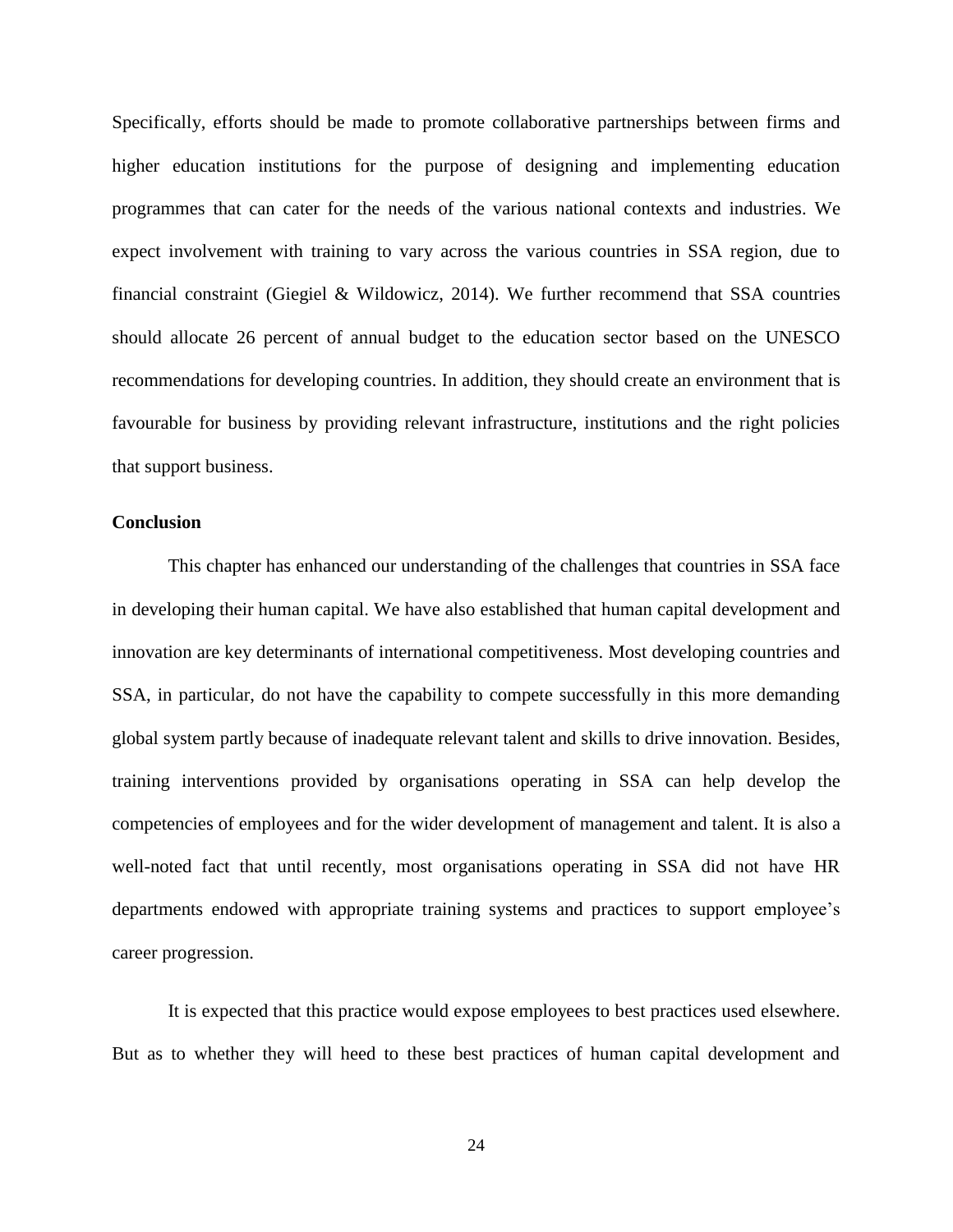innovation that has the potential to lead to growth, development and international competitiveness, it is only time that will tell.

## **Directions for future research**

We have demonstrated in this chapter the importance of conceptualising the key approaches to human capital development and innovation and how these could support the improvement of international competitiveness of countries in the SSA region. The findings of this study have provided fresh insights on a very important but marginalised subject in the extant literature. In this regard, this study has enhanced our understanding of how human capital development initiatives could lead to innovation, innovativeness and international competitiveness of firms that operate within SSA. This study is, however, limited for few reasons. First, prior studies have identified evidence of underinvestment in training amongst SSA firms (Miyamoto, 2013). This chapter could not examine the reasons why most local firms in SSA underinvest in training and development. Hence, it would be useful for future research to explore the reasons for underinvestment in training and development in SSA. This would enable researchers to identify relevant policies for addressing the reasons for the underinvestment in training. Second, Osabutey, et al (2015) suggested that human capital with the skill set ready to *incorporate global perspectives* with *local adaptation*, in a business environment of continuous learning and innovation, is an urgent requirement in SSA countries. We support this call by confirming that it would be useful for future research to empirically investigate how SSA firms can tap into global knowledge and human capital stock from subsidiary networks to develop local workforce. Finally, it would be interesting to undertake an empirical comparative analysis of how successful countries in other emerging markets have succeeded in their attempt to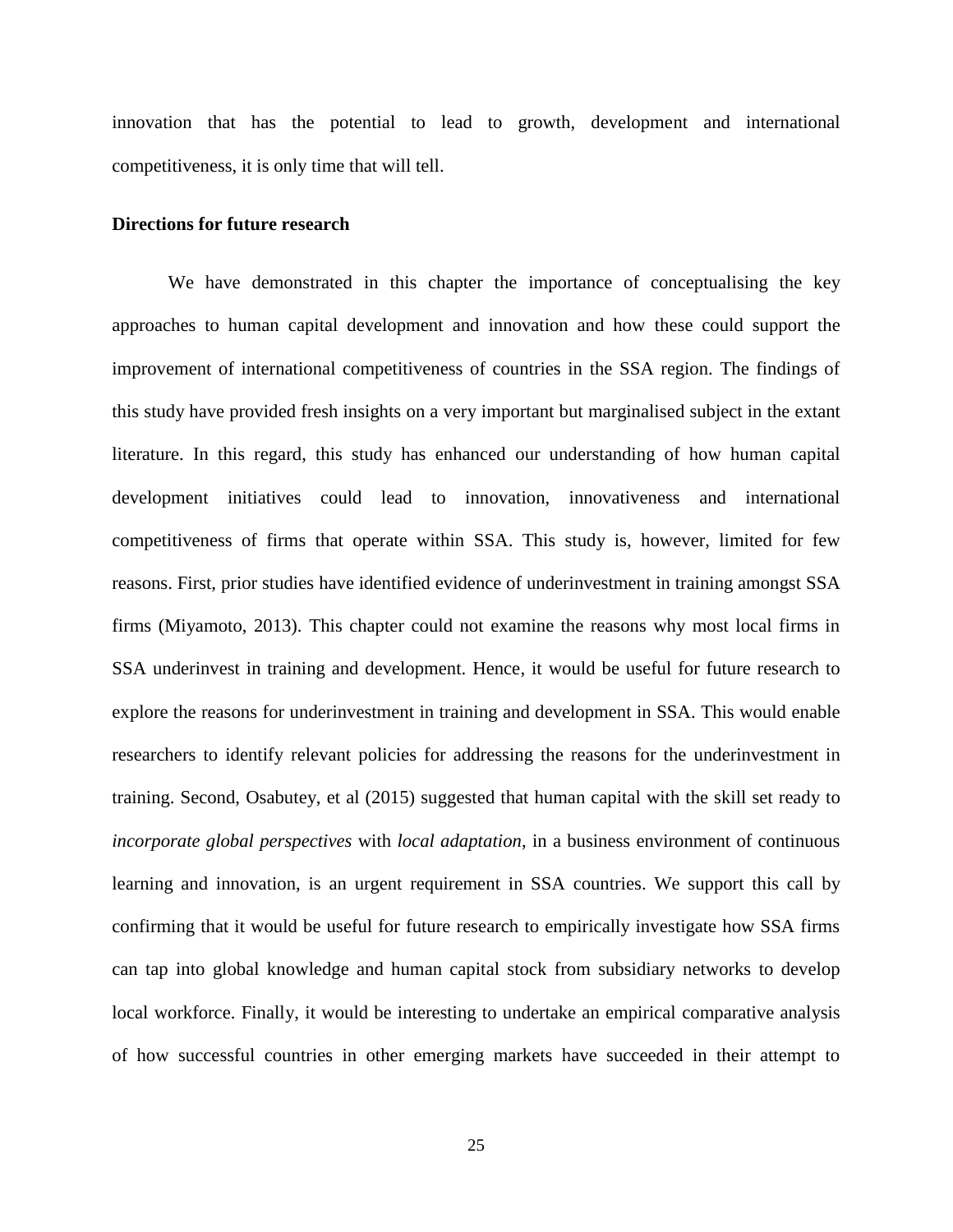improve their level of international competitiveness through human capital development and

innovation.

#### **References**

Afuah, A. (1998). *Innovation management: Strategies, implementation, and profits*. New York: Oxford University Press.

Almeida, P. & Phene, A. (2004). Subsidiaries and knowledge creation: The Influence of the Mnc and host country On Innovation. *Strategic Management Journal, 25, 847–864.*

Anakwe, U.P. (2002).Human resource management practices in Nigeria: challenges and insights. *The International Journal of Human Resource Management, Vol. 13, pp. 1042-1059.*

Arenyeka, L. (2012). *Slow to boot-Nigerian students lag behind in computer education.* Vanguard Newspapers.

Aryee, S., Walumbua, F.O., Seidu, E.Y.M. and Otaiye, L.E. (2016) Developing and leveraging human capital resource to promote service quality: testing a theory of performance, *Journal of Management, Vol. 42, pp. 488-499.*

Attride-Stirling, J. (2001). Thematic networks: an analytic tool for qualitative research. *Qualitative Research, Vol. 1, pp. 385-405*.

Barney J. B. (1991). Firm resources and sustained competitive advantage. *Journal of Management 17: 99-120.*

Baron, A. and Armstrong, M. (2007) *Human capital management: achieving added value through people*, London, Philadelphia, Kogan Page.

Bartlett, A. and Ghoshal, S. (1989) *Managing Across Borders,* Boston, MA: Harvard Business School Press.

Becker, G. (1962) Investment in human capital: a theoretical analysis, *Journal of Political Economy, Vol. 70, pp. 9- 49.*

Becker, G. (1964). *Human capital.* Chicago: The University of Chicago Press.

Becker, G. (1975) *Human capital: a theoretical and empirical analysis, with special reference to education*, New York, London: Columbia University Press.

Becker, G. (2002) *The age of human capital*, in E. P. Lazear (ed.), education in the twenty-first century: 3-8, Palo Alto, CA: Hoover Institution Press.

Becker, G. (2009) *Human capital: a theoretical and empirical analysis, with special reference to education* (3<sup>rd</sup> ed.), London: University of Chicago Press.

Beechler, S, and Woodward, I, C. (2009),"The global "war for talent", *Journal of International Management, 15, 273-285.*

Bienkowski, W. (2006), "*How much are studies of competitiveness worth? Some critical theoretical reflections on the issue*", The Second Economic Forum On "New Europe", Lancut, April.

Black, S. E. and Lynch, L.M. (1996). Human-capital investments and productivity. *The American Economic Review, vol. 86, no. 2, pp. 263–267.*

Bouchard, P. (2006) *Training and work: myths about human capital*, in Scott, S., Spencer, B. and Thomas, A. (eds.) Learning for life: Canadian readings in adult education, Toronto, Thompson Educational Publishing, Inc.

Brymer, R.A., Molloy, J.C. and Gilbert, B.A. (2014). Human capital pipelines: competitive implications of repeated inter-organizational hiring. *Journal of Management, Vol. 40, pp. 483-508.*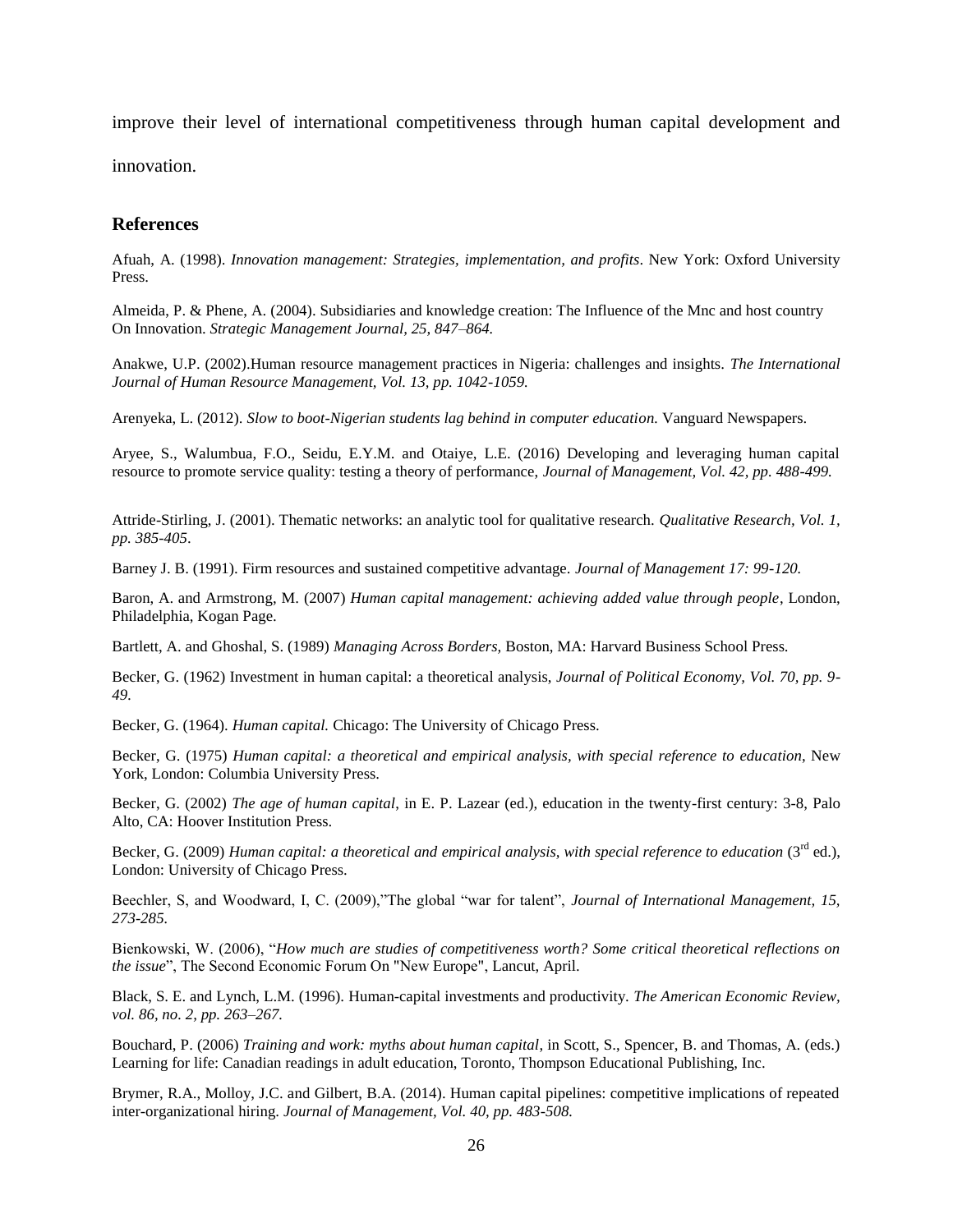Budhwar, P. and Y. Debrah (2001), 'Introduction', in Budhwar, P. and Y. Debrah (eds), *Human Resource Management in Developing Countries*. London: Routledge, pp. 1–15.

Cappelli, P. (2011) *Why companies aren't getting the employees they need*, Wall Street Journal.

Carayannis, E. and Grigoroudis, E. (2014) Linking innovation, productivity and competitiveness: implication for policy and practice, *Journal of Technology Transfer, Vol. 39, pp. 199-218.* 

Cetindamar, D. and Kilitcioglu, H (2013),"Measuring the competitiveness of a firm for an award system", Competitiveness Review: *An International Business Journal incorporating Journal of Global Competitiveness, Vol. 23, pp. 7 -22.*

Coff, R. and Kryscnski, D. (2011). Drilling for micro-foundation of human capital-based competitive advantages, *Journal of Management, Vol. 37, pp. 1429- 1443.*

Connor, H and Shaw, S. (2008) Graduate training and development: current trends and issues, *Education + Training, Vol. 50, Pp. 357-365.*

Correa, J.E. Camacho, M.J. and Morquela, R.E. (2015). Application of a model of human capital to promote the competitiveness of small and medium enterprises. *Review of Business & Finance Studies, Vol. 6, pp. 31-44.*

Crocker, A. and Eckardt, R. (2014) A multilevel investigation of individual and unit-level human capital complementarities, *Journal of Management, Vol. 40, pp. 509-530.*

Czajkowski, Z., Kowalski, A.M., Michorowska, B. and Weresa, M.A. (2013). Human capital and innovation: basic concepts, measures and interdependencies, in Weresa, M. A., *innovation, human capital and trade competitiveness: how are they connected and why do they matter?* London: Springer Science & Business Media.

Damanpour, F. (1987), "The adoption of technological, administrative, and ancillary innovations: impact of organizational factors", Journal of Management, Vol. 13, pp. 675-88

Davenport, T. O. (1999). *Human capital: what it is and why people invest in it.* San Francisco: Jossey-Bass Publishers.

Daveri, F. and Parisi, M.L. (2010) Experience, innovation and productivity: empirical evidence from Italy's slowdown, *CESIFO Working Paper No. 3123, pp. 1-31*.

Debrah, Y, and Smith, G. I. (2002) *Globalisation, employment and workplace, diverse impact:* Routledge, London

Dore, R. (1976) Human capital theory, the diversity of societies and the problem of quality in education, *Higher Education, Vol. 5, pp. 79- 102.*

Doz, Y. L. and Prahalad, C.K. (1987) *The Multinational Mission,* New York, The Free Press.

Duit, R. (1991) On the role of analogies and metaphors in learning science. *Science Education*, Vol. 75, 649-673.

Economist (2008),"*People for growth: the talent challenge in emerging markets*, Economist, London, pp. 1-22.

Elegbe, J. (2010). *Talent management in developing countries: adopting a global perspective.* Surrey: Gower Publishing Company.

Farndale, E., Scullion, H. and Sparrow, P. (2010). The role of the corporate HR function in global talent management. *Journal of World Business. Vol. 45, pp. 161-168.*

Farrell, D. and Grant, A. (2005) China's looming talent shortage, *The McKinsey Quarterly, Vol. 4, pp. 71-79.*

F-Jardon, C.M. and Gonzelez-Loureiro, M. (2013). Human Capital as a source of sustainable competitive advantage in SMEs: a core competencies approach. *Economia. Serial Management, Vol. 16, pp. 255-276.*

Fredriksen, B. and Kagia, R. (2013) Attaining the 2050 vision for Africa: breaking the human capital barrier, *Global Journal of Emerging Market Economies, Vol. 5, pp. 269-328.*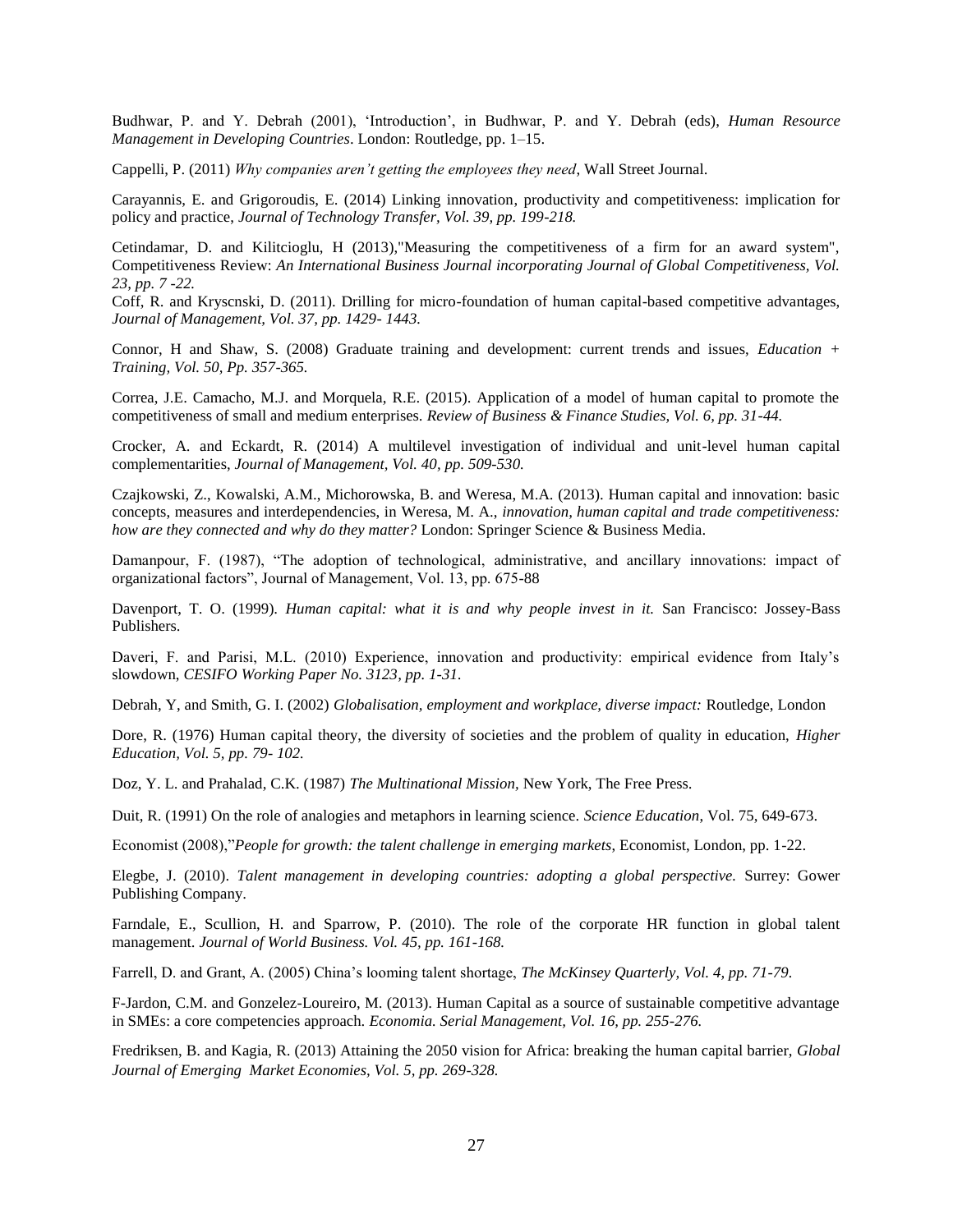Fredriksen, B. and Kagia, R. (2013) Attaining the 2050 vision for Africa: breaking the human capital barrier, *Global Journal of Emerging Market Economies, Vol. 5, pp. 269-328.*

Freer, J. (2017) Sustainable development goals and the human resource crises, *International Health, Vol. 9, pp.1-2.*

Funushishi, T. (2004) International competitiveness of manufacturing firms in sub-Saharan Africa: why has the manufacturing sector remained small? *Discussion Paper No. 2, Institute of Developing Economies, pp.1-27.*

Gibson, D.V and Naquin, H. (2011) Investing in innovation to enable global competitiveness: the case of Portugal, *Technological Forecasting and Social Change, Vol. 78, pp.1299-1309.*

Giegiel, A. and Wildowicz, A (2014). *Human capital and international competitiveness of OECD countries,*  retrieved from [http://www.mikroekonomia.net/system/publication\\_files/282/original/4.pdf?1314950374](http://www.mikroekonomia.net/system/publication_files/282/original/4.pdf?1314950374) on May 31, 2016

Godfrey, N. and Oritsematosan, O. (2015). Deregulation of the downstream sector of the Nigerian petroleum industry: the role of leadership. *European Journal of Business and Management, Vol. 18, pp. 2222-2839.*

Greenley, G. E., & Foxall, G. R. (1998). External moderation of associations among stakeholders orientations and company performance. *International Journal of Research in Marketing, 15*(1), 51-69.

Gupta, A, K. and Govindarajan V. (1994) Organizing for knowledge flows within MNCs. *International Business Review, Vol.* 3, *pp. 443-457*.

Gupta, A, K. and Govindarajan V. (1994) Organizing for knowledge flows within MNCs. *International Business Review, Vol.* 3, *pp. 443-457*.

Hayman, K. and Lorman, A. (2004). Graduate training schemes have demonstrably accelerated promotion patterns. *Career Development International, Vol. 9, pp. 123-141.*

HChaichi, R. and Ghodbane, S.B. (2014) Empirical analysis of determinants of international competitiveness, *International Journal of Business and Social Science, Vol. 5, pp.1-7.*

Hegarty, C. and Johnston, J. (2008). "Graduate training: evidence for FUSION projects in Ireland." *Education + Training, Vol. 50, pp. 391-405.*

Holden, L. (2004). Human resource development: the organisation and the national framework, in Beardwell, I., Holden, L. and Claydon, T (eds.) *Human resource management: a contemporary approach (4th ed.).* London, New York: Prentice Hall.

Horwitz, F., 2014. Human resources management in multinational companies in Africa: a systematic literature review. *The International Journal of Human Resource Management, DOI: 10.1080/09585192.2014.934899.*

Huselid, M., Jackson, S. and Schuler, R.S. (1997). Technical and strategic human resource management effectiveness as determinants of firm performance. *Academy of Management Journal, Vol 40, pp. 171-188.*

Ibarra, H. (1993), "Network centrality, power, and innovation involvement: determinants of technical and administrative roles", *Academy of Management Journal, Vol. 36, pp. 471-501.*

Ibeh, K. and Debrah, Y. (2011) Female talent development and Africa business schools, *Journal of World Business. 46, pp. 42-49.*

IMF (2001) *Global Trade Liberalization and the Developing Countries* retrieved from <https://www.imf.org/external/np/exr/ib/2001/110801.htm#ii> on May 30, 2016

IMF (2016) *Regional Economic Outlook: Sub-Saharan Africa-time for a Policy Reset* retrieved from <https://www.imf.org/external/pubs/ft/reo/2016/afr/eng/pdf/sreo0416.pdf> on May 26, 2017.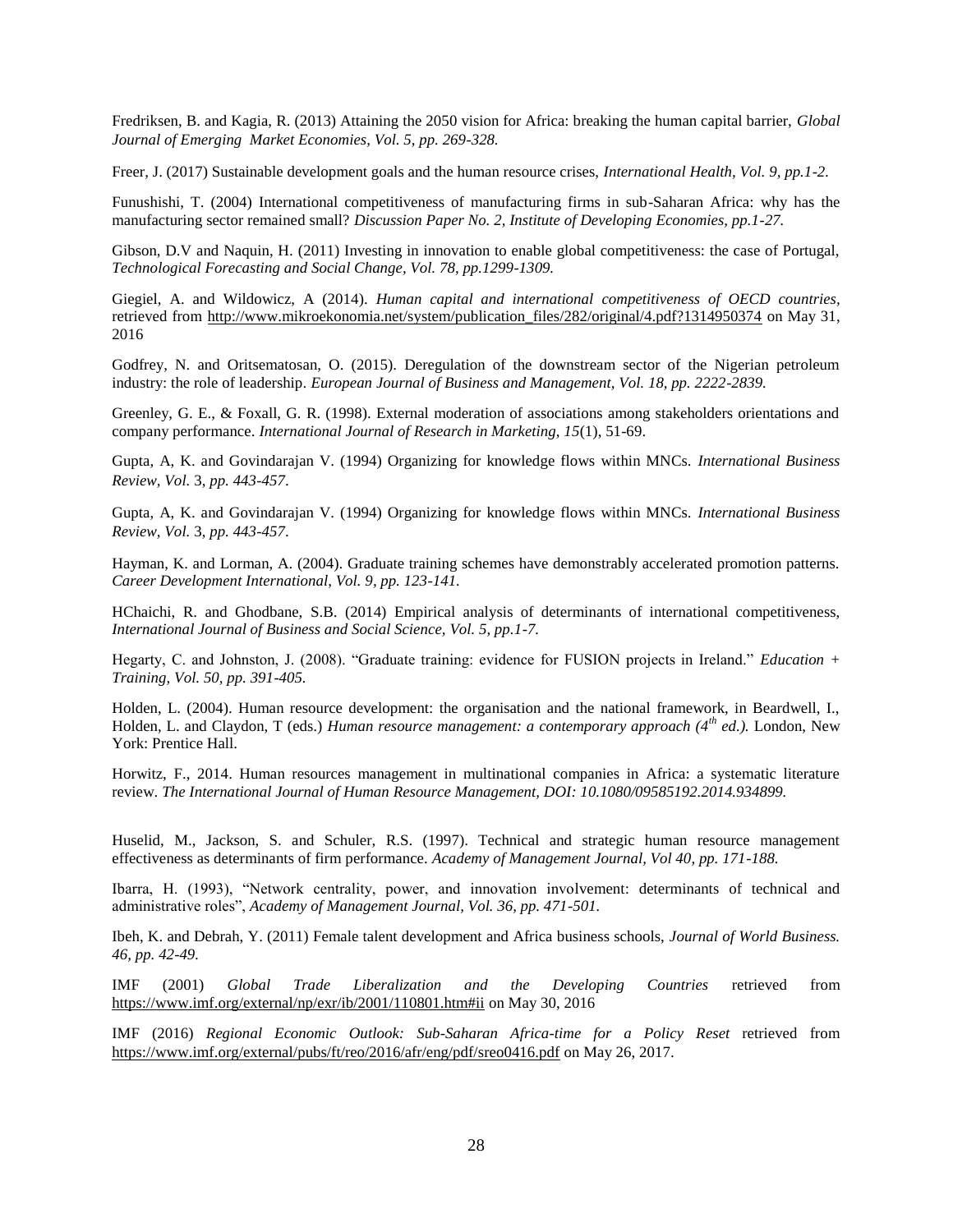Jaskyte, K. (2011). Predictors of administrative and technological innovations in nonprofit organizations. *Public Administration Review 71(1), 77-86.*

Jenner, S. (2008). Graduate development, discursive resources and the employment relationship at BAC systems. *Education + Training, Vol. 50, pp. 423-438.*

Jin, Y., Hopkins, M. M., and Wittmer, J. L. S. (2010). Linking Human Capital to Competitive Advantages: Flexibility in a Manufacturing Firm's Supply Chain. *Human Resource Management*, 49(5), 939–963.

Judge, T. A., Klinger, R. L., & Simon, L. S. (2010). Time is on my side: Time, general mental ability, human capital, and extrinsic career success. *Journal of Applied Psychology, 95*, 92-107.

Kamoche, K., Debrah, Y., Horwitz, F., Muuka, G. N., 2004. *Managing human resources in Africa*. Routledge, London, UK.

Kumar, R. and Chadee, D. (2002) International competitiveness of Asian firms: an analytical framework. *ERD Working Paper Series No. 4.*

Lane, P. and Lubatkin M. (1998) Relative absorptive capacity and inter-organizational learning. *Strategic Management Journal,* 19(5): 461-477

Lane, P. and Lubatkin M. (1998) Relative absorptive capacity and inter-organizational learning. *Strategic Management Journal,* 19(5): 461-477

McCracken, M., Currie, D. and Harrison, J. (2015). Understanding graduate recruitment, development and retention for the enhancement of talent management: shaping 'the edge' of graduate talent. *The International Journal of Human Resource Management: DOI:10.1080/09585192.2015.1102159.* 

McDonnel, A., Lamare, R., Gunnigle, P. and Lavelle, J. (2010). Developing tomorrow leaders – evidence of global talent management in multinational enterprises. *Journal of World Business. Vol. 45, pp. 150-160.*

McGerttingan, E. and O'Neil, D. (2009). From apprentice to construction managers and beyond: developing a pipeline of talent. *Education + Training, Vol. 51, pp. 220-231*.

Minbaeva, D., Pedersen, T., Björkman, I., Fey, C. F. and Park, H. J. (2003) MNC knowledge transfer, subsidiary absorptive capacity, and HRM. *Journal of International Business Studies, Vol. 34, pp. 586–599.*

Minbaeva, D., Pedersen, T., Björkman, I., Fey, C. F. and Park, H. J. (2003) MNC knowledge transfer, subsidiary absorptive capacity, and HRM. *Journal of International Business Studies, Vol. 34, pp. 586–599.*

Mitter, R. (2016) The sustainable development goals: promoting education for utility or transformation, *International Development, Community and Environment (IDCE) Paper 15.*

Miyamoto, K. (2003) *Human capital formation and foreign direct investment in developing countries*, OECD, Working Paper No. 211.

Miyamoto, K. (2003) *Human capital formation and foreign direct investment in developing countries*, OECD, Working Paper No. 211.

Mortara, C., Shawcross, J., Mills, J.F., Napp. J.J. and Marshall, T.H. (2009). *Skills for open innovation*. In R&D Management Conference 2009: The Reality of R&D and its Impact on Innovation, 2009-6-21 to 2009-6-24, Vienna, Austria.

Muhlberger, M. (2012). *Sub-Saharan Africa: The continent of the 21st century?* Frankfurt, Germany: Deutsche Bank Research.

Noe, R. A. (1996). Is career management related to employee development and performance? *Journal of Organisation Behaviour, Vol. 17, pp. 119-133.*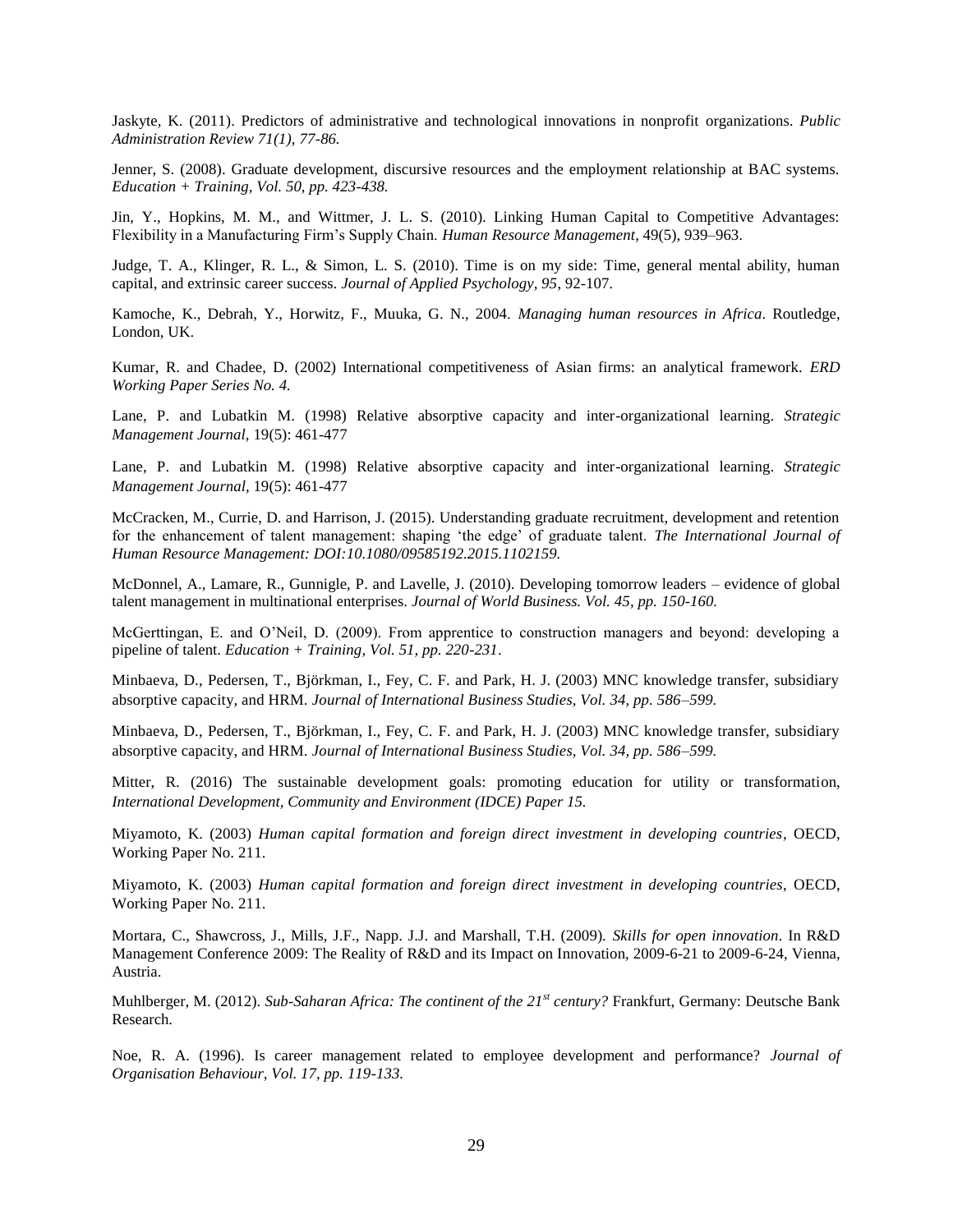Nyberg, A., Moliterno, T., Hale, D. and Lepak, D. (2014) Resource-based perspective on unit-level human capital: a review and integration, *Journal of Management, Vol. xx, pp. 1-30.*

O'Connor, M., Mangan, J. and Cullen, J. (2006). Management development in Ireland: justifying the investment. *Journal of Management Development, Vol. 25, pp. 325-349.*

O'Donnell, H., Karallis, T., Sanderlands, E., Casin, J. and O'Neil, D. (2008). Case study: developing graduate engineers at Kentz engineers and constructors. *Education + Training, Vol. 50, pp. 439-452*

Obisi, C. (2011) Employee training and development in Nigerian organisations: some observations and agenda for research, *Australian Journal of Business and Management Research, Vol. 1, pp. 82-91.* 

Oppong, N. (2013). National managerial talent development in Ghanaian gold industry: comparing western and indigenous approaches. *Developing Country Studies, Vol 3, pp. 105-115.* 

Osabutey, E., Nyuur, R.B., Debrah, Y.A., 2015. Developing strategic international human resource capabilities in Sub-Saharan Africa. In: Machado, C.F. (Ed.), *International Human Resource Management*, Springer, London, pp. 37–51.

Osman-Gani, A.M. (2000). Developing expatriates for the Asia-Pacific region: a comparative analysis of multinational enterprise managers from five countries across three continents. *Human Resource Development Quarterly, Vol. 11 No. 3, pp. 213-36.*

Paglis, L. (2012) A review of managerial skills training in the classroom, *Journal of Management Education. Vol. 37, 4, pp. 472-498.*

Ployhart, R. and Moliterno, T. (2011) Emergence of the human capital resources: a multilevel model, *Academy of Management Review, Vol. 36, pp. 127-150.*

Ployhart, R., Nyberg, A. and Maltarich, M. (2014) Human capital is dead: long live human capital, *Journal of Management, Vol. 40, pp. 371-398.*

Podmetina, D., Hafkesbrink, J., Templov, R., Dabrowska, J. and Petraite, M (2015). *What skills and competencies are important are required to implement open innovation?* Paper presented at the xxvi ISPIM Conference-Shaping the Frontiers of Innovation Management, Budapest, Hungary on 14-17 June 2015.

Porter, M. E. (1990) *The competitive advantage of nations.* London: Macmillan

Prahalad, C. K. and Hamel, G. (1990) *"The Core Competence of the Corporation",* Harvard Business Review, 68, pp 79–91.

Prayag, G. and Hoseny, S. (2013) Human resource development in the hotel industry in Mauritius: myth or reality? *Current Issues in Tourism, Vol. 18, pp. 249-266.*

Pulakos, E., Arad, S., Donovan, M. and Plamondon, K. (2000) Adaptability in the workplace: development of a taxonomy of adaptive performance, *Journal of Applied Psychology, Vol. 85, pp. 612-624.* 

Rovai, S. (2005) HRM practices in foreign MNCs operating in the PRC: a new hybrid form? *International Journal of Human Resources Management, Vol. 5, pp. 284-301.*

Rovai, S. (2005) HRM practices in foreign MNCs operating in the PRC: a new hybrid form? *International Journal of Human Resources Management, Vol. 5, pp. 284-301.*

Samuel, O. (2015) A study of issues and challenges of staff training and development in MNCs. *International Journal of Innovation Research & Development, Vol. 4, pp. 39-47.* 

Santos Rodrigues, H.; Figueroa Dorrego, P. and Fernández-Jardón, C. M. (2010): "The Influence of Human Capital on the Innovativeness of Firms", *International Business & Economics Research Journal (IBER), vol. 9, no. 9.*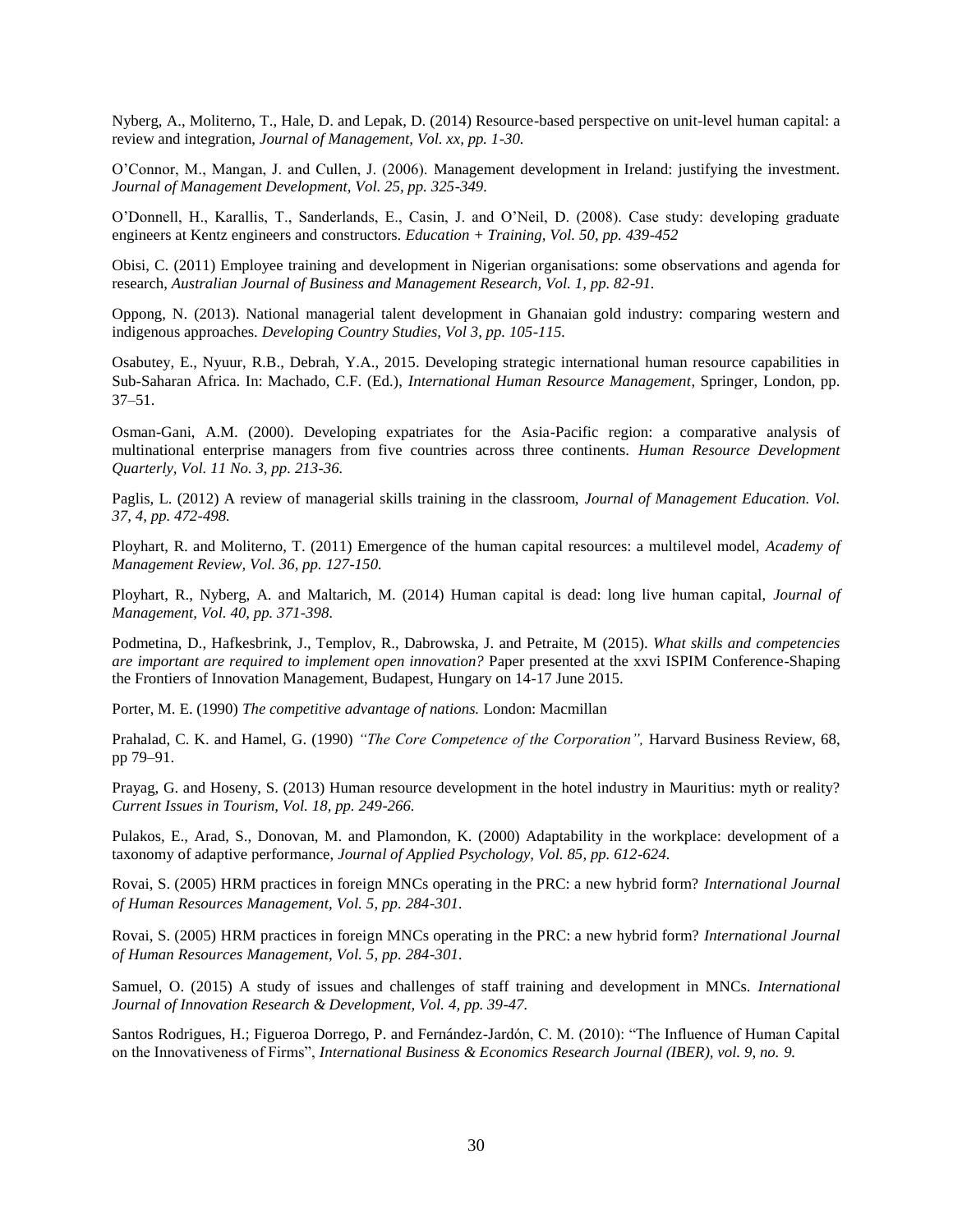Santos-Rodrigues, H., Figueroa, P. and Jardon, C. (2010). *Human capital dimensions that influence firm innovation.* Conference Paper Presented in 2010. Pp.1-8.

Santos-Vijande, M.L., Lopez-Sanchez, J.A. and Gonzalez-Mieres, C. (2012) Organization learning, innovation and performance in KIBS, *Journal of Management and Innovation, Vol. 18, pp. 870-904.*

Saunders, M., Lewis, P. and Thornhill, A. (2009) *Research methods for business students* (5<sup>th</sup> ed.), London, New York: Pearson Education Limited.

Scarbrough, H. and Elias, J. (2002). *Evaluating human capital.* London: CIPD.

Schultz, T. (1961) Investment in human capital, *The American Economic Review, Vol. 51, pp. 1- 17.*

Schultz, T. (1971) *Investment in human capital*, New York: The Free Press: Collier-Macmillan Limited.

Schulz, B. (2008). The importance of soft skills: education beyond academic knowledge: *Journal of Language and Communication. Pp. 146-154.*

Schwab, K. (2017) *Global competitiveness report:* World Economic Forum.

Schwab, K. (2017) *Global competitiveness report:* World Economic Forum.

Shen, J. (2006). International training and management development: theory and reality. *Journal of Management Development, Vol. 24, pp. 656-666.*

Smith S (1995) "World Class Competitiveness", *Managing Service Quality, Vol 5, no 5, pp 36–42.*

Somaya, D., Williamson, I. and Lorinkova, N. (2008) Gone but not lost: the different performance impacts of employee mobility between co-operators and competitors, *Academy of Management Journal, Vol. 51, pp. 936-953.*

Strauss, A. and Corbin, J. (2008) *Basics of Qualitative Research* (3rd edn). Thousand Oaks, CA: Sage.

Sweetland, S. (1996) Human capital theory: foundations of a field of inquiry, *Review of Educational Research, Vol. 66, pp. 341-359.*

Thunnissen, M. (2016). Talent management. *Employee Relations, Vol. 38, pp. 57-72.*

Tung, R.L. (2016). New perspectives on human resource management in global context. *Journal of World Business, Vol. 51, pp. 142.152*

Ugoji, C. and Mordi, C. (2014) Training evaluation: a case of employee training and development within the service industries in Nigeria*, Journal of Research in International Business and Management, Vol. 4, pp. 13-20.*

Wright, P. Coff, R. and Moliterno, T. (2014) Strategic human capital: crossing the great divide, *Journal of Management, Vol. 40, pp. 353-370.*

World Development Report (2000) *Entering the 21st century*, Oxford University Press.